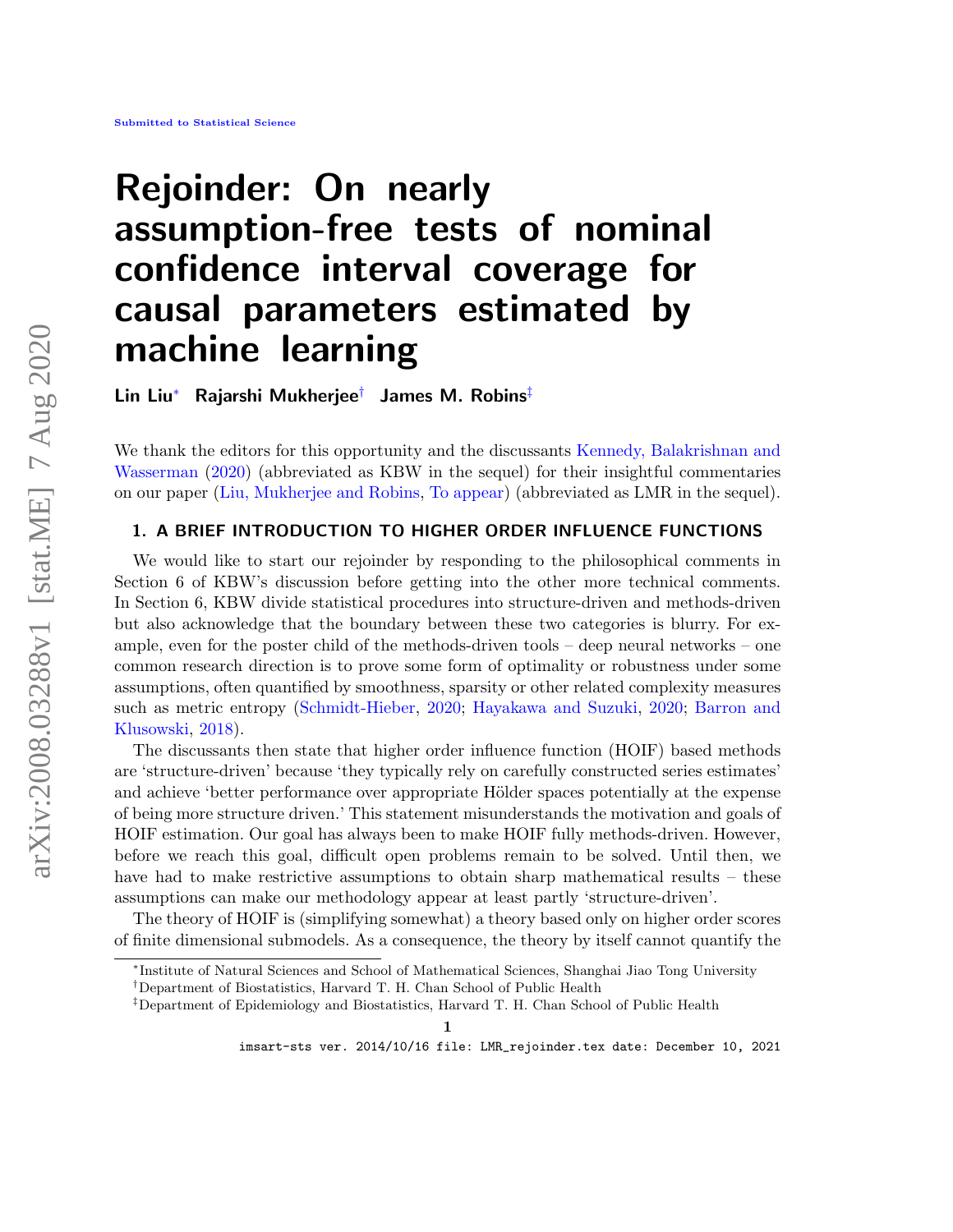<span id="page-1-1"></span>rates of convergence of a HOIF estimator and thus the bias of a HOIF estimator without additional complexity reducing model assumptions, a central point we stressed throughout LMR. To be more concrete, for now let us restrict the attention to smooth nonlinear functionals  $\psi(\theta)$  of a distribution  $P_{\theta}$  lying in an infinite dimensional model  $\mathcal{M} = \{P_{\theta}; \theta \in \Theta\}$ with a first order influence function  $\mathbb{IF}_{1,\psi}(\theta)$  but (as is generally the case in infinite dimensional models) without m-th order influence functions for  $m > 1$ . Therefore, HOIF theory often considers finite  $k = k(n)$ -dimensional sieves  $\mathcal{M}_{sub,k} = \{P_\theta: \theta \in \Theta_{sub,k} \subset \Theta\}$  containing an initial training sample estimator  $\hat{\theta}$ , an associated projection map  $\theta \mapsto \theta_k$  from  $\Theta$ onto  $\Theta_{sub,k}$  that is the identity for  $\theta \in \Theta_{sub,k}$ . The projection map defines a truncated parameter  $\tilde{\psi}_k(\theta), \theta \in \Theta$  by  $\tilde{\psi}_k(\theta) = \psi(\tilde{\theta}_k(\theta)), \theta \in \Theta$ , which will typically have HOIFs of all orders because  $\Theta_{sub,k}$  is finite dimensional. The theory of HOIF applied to the parameter  $\tilde{\psi}_k(\theta)$  guarantees that  $\{\tilde{\psi}_k(\hat{\theta}) + \mathbb{E}_{\theta}[\mathbb{IF}_{m,\tilde{\psi}_k}(\hat{\theta})]\} - \tilde{\psi}_k(\theta) = O(||\hat{\theta} - \theta||^{m+1})$  or, equivalently,

$$
\mathbb{E}_{\theta} \left[ \hat{\psi}_{m,k} - \tilde{\psi}_k(\theta) \right] \equiv \mathbb{E} \mathsf{B}_{\theta,m,k}(\hat{\psi}_1) = O \left( \left\| \hat{\theta} - \theta \right\|^{m+1} \right)
$$
  
where  $\hat{\psi}_{m,k} = \psi(\hat{\theta}) + \mathbb{I} \mathbb{F}_{m,\tilde{\psi}_k}(\hat{\theta}).$ 

Here  $\hat{\psi}_1 = \psi(\hat{\theta}) + \mathbb{IF}_{1,\tilde{\psi}_k}(\hat{\theta})$  is a doubly robust machine learning (DRML) estimator based on the first order influence function and  $\mathbb{IF}_{m,\tilde{\psi}_k}(\hat{\theta}) = \mathbb{IF}_{1,\tilde{\psi}_k}(\hat{\theta}) - \sum_{j=2}^m \mathbb{IF}_{jj,\tilde{\psi}_k}(\hat{\theta})$  where, under  $P_{\hat{\theta}}, \mathbb{IF}_{jj,\tilde{\psi}_k}(\hat{\theta}) \equiv \widehat{\mathbb{IF}}_{jj,k}$  is a j-th order U-statistic<sup>[1](#page-1-0)</sup>. Unless stated otherwise all expectations are conditional on the training sample. Thus  $\mathbb{E}_{\theta}[\hat{\psi}_{m,k} - \psi(\theta)] = \mathsf{EB}_{\theta,m,k}(\hat{\psi}_1) + \mathsf{TB}_{\theta,k}(\hat{\psi}_1)$  with  $\mathsf{TB}_{\theta,k}(\hat{\psi}_1) \equiv \tilde{\psi}_k(\theta) - \psi(\theta)$ . Furthermore, it is often the case that  $\mathsf{var}_\theta(\hat{\psi}_{m,k}) = O(k^{m-1}/n^m \vee n^m)$  $1/n$ ). The above is pretty much the cornerstone of the theory of HOIF estimators. This theory involves no structural assumptions on components of  $\theta$ , such as smooth or sparse nuisance functions. As a consequence the theory is agnostic as to the rate at which  $\|\hat{\theta} - \theta\|$ or  $TB_{\theta,k(n)}(\hat{\psi}_1)$  converges to zero.

The above theory was introduced in Sections 2-3 of [Robins et al.](#page-15-4) [\(2008\)](#page-15-4) before either Hölder smoothness assumptions or best approximating bases were introduced. However, we then went on to study models defined in terms of Hölder smoothness to determine whether our abstract theory (just described) could be used to construct rate minimax estimators (it could) for a particular class of functionals under this well known infinite dimensional model. Under the Hölder model, we could determine the rate at which  $\text{EB}_{\theta,m,k}(\hat{\psi}_1)$  and  $TB_{\theta,k}(\hat{\psi}_1)$  converged to 0 for different choices of the sequences  $m = m(n), k = k(n)$ , and parametric submodels  $\mathcal{M}_{sub,k}$ . We could thus optimize  $m(n)$ ,  $k(n)$ , and  $\mathcal{M}_{sub,k(n)}$  and often obtained minimax rates under the Hölder model, when we did so.

Indeed, our theoretical work on HOIF since [Robins et al.](#page-15-4) [\(2008\)](#page-15-4) and [Robins et al.](#page-15-5) [\(2017\)](#page-15-5) can be understood as having been solely directed toward the elimination of remaining

<span id="page-1-0"></span><sup>&</sup>lt;sup>1</sup>Here we are using the same sign convention as in LMR, which reverses the sign conventions of [Robins](#page-15-4) [et al.](#page-15-4) [\(2008\)](#page-15-4).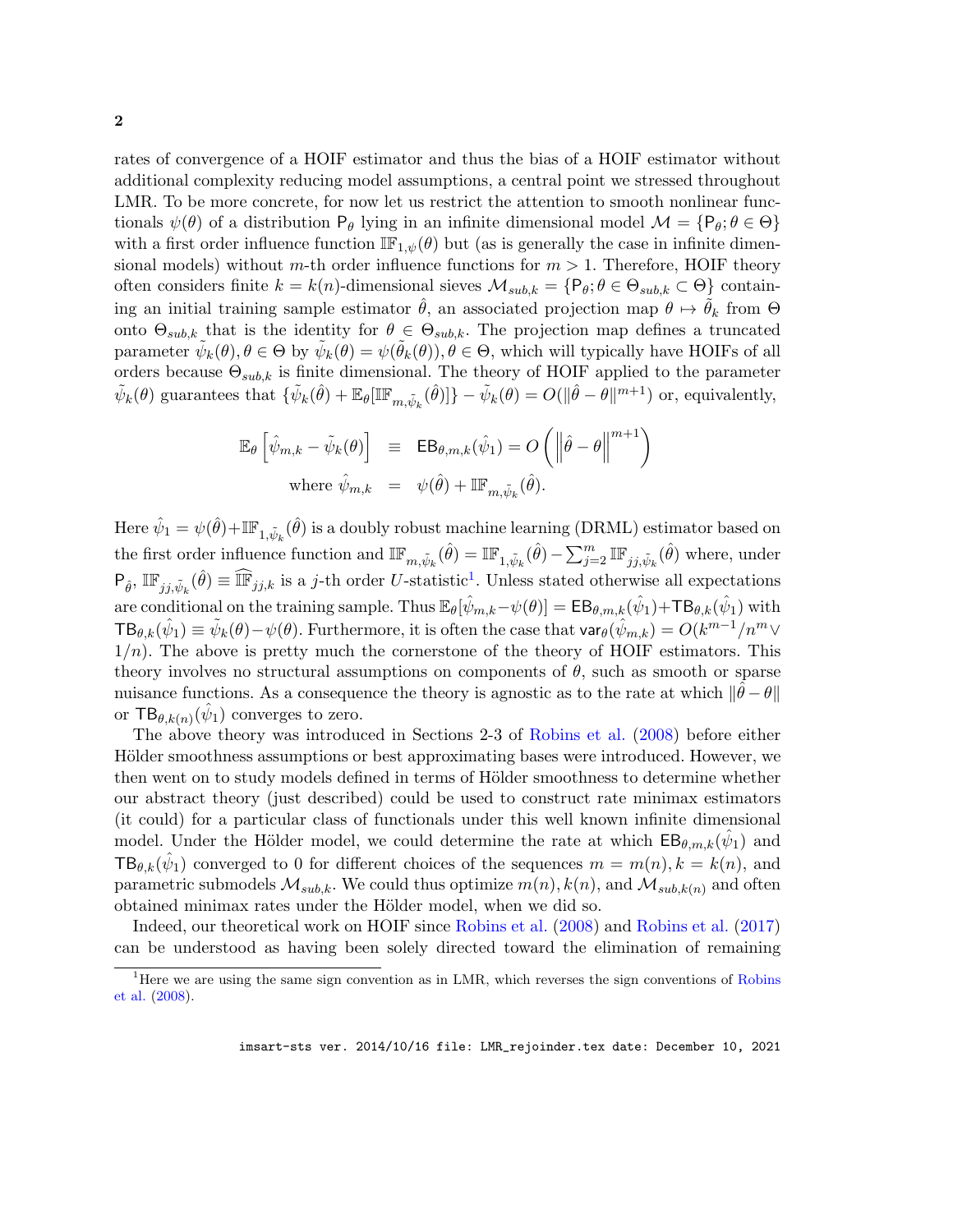<span id="page-2-2"></span>structure-driven assumptions. As an example, consider the parameter  $\psi(\theta) = \mathbb{E}_{\theta}[\text{var}_{\theta}[A|X]]$ with A Bernoulli and X high-dimensional with a continuous distribution. Then  $\theta = (p, q)$ where  $p(x) = \mathbb{E}_{\theta}[A|X = x]$  and  $g(x)$  is the density of X. A k-dimensional submodel  $p(x; \theta_k) \equiv p_{\theta_k}(x)$  for  $p(x)$  was chosen to be  $\{p_{\theta_k}; p_{\theta_k}(x) = \hat{p}(x) + \theta_k^{\top} \bar{z}_k(x)\}$  where  $\bar{z}_k(x)$ is the vector of the first  $k$  elements of a sequence of user-selected set of basis functions  $\{\bar{z}_j(x), j = 1, \ldots\}$ . The corresponding projection map is  $\tilde{\theta}_k = -\Omega_k^{-1} \mathbb{E}_{\theta}[A(\hat{p}(X) - p(X))]$ with  $\Omega_k := \mathbb{E}_{\theta}[\bar{z}_k(X)\bar{z}_k(X)^{\top}] \equiv \mathbb{E}_{g}[\bar{z}_k(X)\bar{z}_k(X)^{\top}]$ . The HOIFs  $\mathbb{IF}_{m,\tilde{\psi}_k}^{\infty}(\theta)$  depended on g through  $\Omega_k$  which we estimated by  $\mathbb{E}_{\hat{g}}[\bar{z}_k(X)\bar{z}_k(X)^{\top}]$  with  $\hat{g}$  an estimator of the density  $g$ . In the above papers, we used complexity reducing models (e.g. Hölder models) on both p and g to evaluate the rate of convergence of  $\text{EB}_{\theta,m,k}(\hat{\psi}_1) = O(\|\hat{p}-p\|^2 \|\hat{g}-g\|^{m-1})$  to zero. In the case in which  $k = o(n)$ , [Mukherjee, Newey and Robins](#page-15-6) [\(2017\)](#page-15-6) introduced "empirical" HOIF estimators that eliminated the need to assume a complexity-reducing model on g. Instead they proposed estimating  $\{\mathbb{E}_g[\bar{z}_k(X)\bar{z}_k(X)^{\top}]\}^{-1}$  by the inverse sample Gram matrix  $\{\widehat{\Omega}_k^{tr}\}^{-1} \equiv \{\mathbb{P}_{n_{tr}}[\bar{z}_k(X)\bar{z}_k(X)^{\top}]\}^{-1}$  in the training sample for  $k < n$ . Indeed, the goal of LMR was to determine the inferential questions concerning smooth nonlinear functionals that remain answerable when one refuses to impose any complexity reducing structural assumptions – a goal that seems to us to be extremely "methods-driven".

However, several difficult open problems remain to be solved before HOIF inference becomes fully methods-driven; i.e. becomes a robust, off-the-shelf, widely applicable methodology for inference on non-linear functionals in non- and semi-parametric models. We have previously discussed these remaining problems both in LMR and earlier papers. In this rejoinder we discuss some of them in greater depth to respond to discussants' concerns and suggestions.

## 2. TOWARDS "METHODS-DRIVEN" HOIFs

<span id="page-2-1"></span>The main bottleneck in achieving fully "methods-driven" HOIF inference is the dependence of the power of our falsification tests and the efficiency of our estimators on the choice of the basis functions  $\bar{z}_k(x)$ . In Section [2.1,](#page-3-0) we propose a relaxation of one of the assumptions in LMR that dispenses with our reliance on 'carefully constructed' choices (such as compactly supported wavelets or B-splines) for the basis functions  $\bar{z}_k(x)$ , at the cost of perhaps a small loss in power.

In their final section, KBW consider one of the most interesting open problem in the theory of HOIF: how to adaptively select the m basis functions  $f_m(x) = (f_1(x), \ldots, f_m(x))$ of the d-dimensional vector  $x$  to (approximately) minimize the truncation bias for the expected conditional variance<sup>[2](#page-2-0)</sup>. We have been investigating this same problem for several

<span id="page-2-0"></span><sup>&</sup>lt;sup>2</sup>Following KBW, we have used m rather than k to indicate the dimension of the vector of basis functions in their statistic  $\hat{\mathbb{F}}_{22,\text{KBW}}$  defined in Section [2.2.](#page-4-0) Note that by Theorem 3.2 of LMR, we require  $m < n$  to have power to reject the null hypothesis under the alternative that  $\frac{\text{Bias}_{\theta,k}(\hat{\psi}_1)}{\text{s.e.}_{\theta}(\hat{\psi}_1)} = \delta + c$  for any given  $c > 0$ . Recall that our ability to detect with probability going to 1 any alternative of order  $c/n^{1/2}$  for any fixed  $c > 0$  is one of the perhaps surprising consequences of our tests based on HOIF (due to the fact that with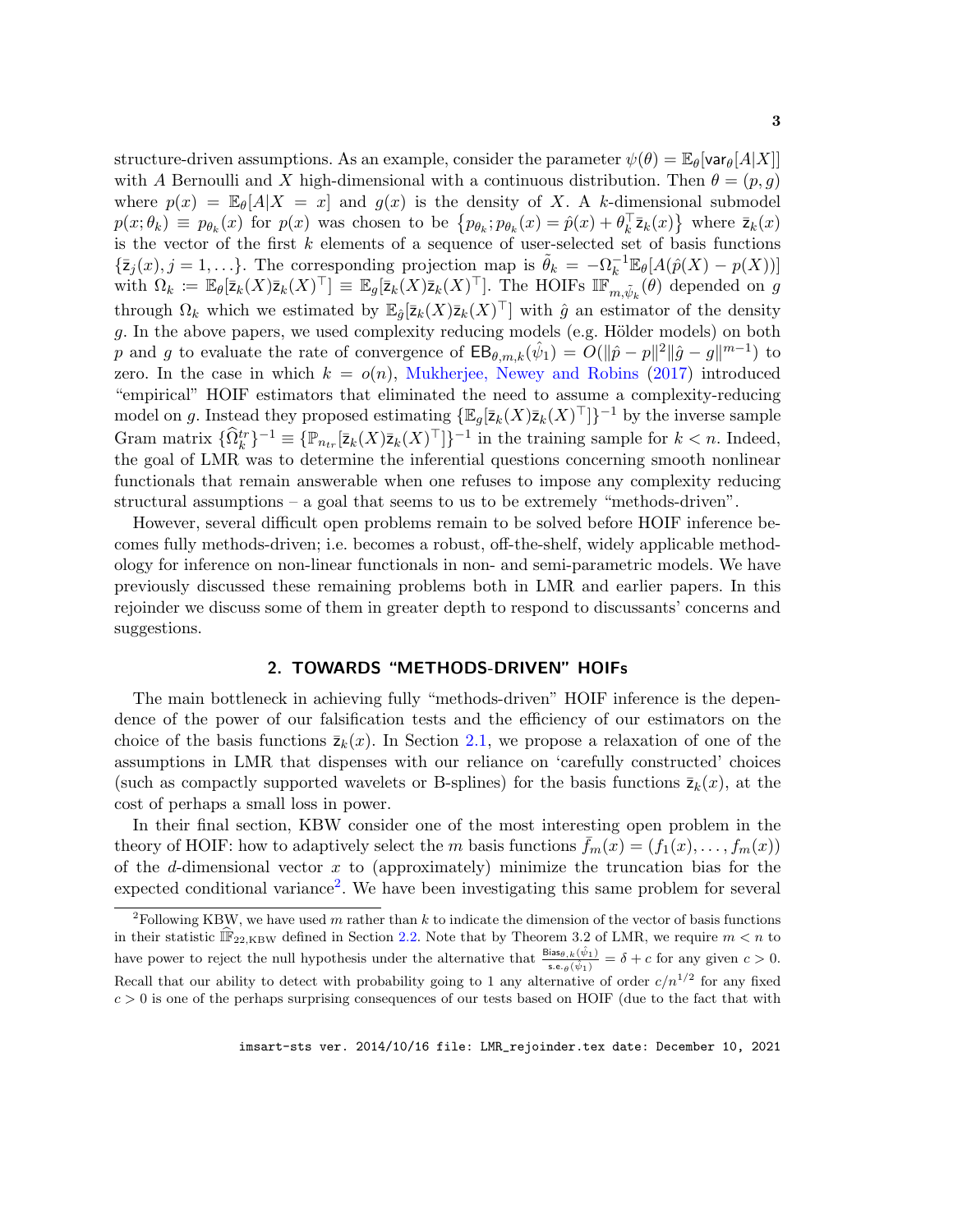<span id="page-3-2"></span>years but we have yet to come up with a wholly satisfying approach. KBW suggest a new approach based on aggregation. In Section [2.2,](#page-4-0) we show by a toy example that this approach seems promising and is worth further in-depth investigation. However, we also raise a difficult problem that needs to be solved before this promise can be fulfilled.

#### <span id="page-3-0"></span>2.1 Dispensing with the need for carefully constructed basis functions

LMRs assumed Condition W in the statement and proof of Theorem 3.2 and 4.2. Condition W imposes severe restrictions on the basis function  $\bar{z}_k$  that can be chosen. Here we show these restrictions can be avoided by replacing Condition W with Condition [SW](#page-3-1) below. In fact, we mentioned Condition [SW](#page-3-1) in Remark 2.5 of LMR but failed to provide sufficient emphasis and context. With the exception of the online supplement, following the recommendation of a referee, LMR focus on the semisupervised setting in which  $\mathbb{E}_g[\bar{z}_k(X)\bar{z}_k(X)^\top]$  is known. In that case we only require the following weakened form of Condition W in LMR for the level and power properties stated in Theorem 3.2 and 4.2 of our test  $\hat{\chi}_k(z_{\alpha/2},\delta)$  for the surrogate null hypothesis  $H_{0,k}(\delta)$ :  $\frac{|\text{Bias}_{\theta,k}(\hat{\psi}_1)|}{\text{s.e.}_{\theta}[\hat{\psi}_1]}$  $\frac{\text{diss}_{\theta,k}(\psi_1)}{\text{s.e.}_{\theta}[\hat{\psi}_1]} \leq \delta$  to hold, where  $\mathsf{Bias}_{\theta, k}(\hat{\psi}_1) = \mathbb{E}_{\theta}[\hat{\psi}_1 - \tilde{\psi}_k(\theta)].$ 

<span id="page-3-1"></span>CONDITION SW.

- 1. All the eigenvalues of  $\Omega_k$  are bounded away from 0 and  $\infty$ ;
- 2. The true nuisance functions  $b(X)$  and  $p(X)$ , and the estimated nuisance functions  $b(X)$  and  $\hat{p}(X)$ , are all bounded with P<sub>θ</sub>-probability 1;
- 3.  $\|\bar{\mathsf{z}}_k(x)^\top \bar{\mathsf{z}}_k(x)\|_{\infty} \leq Bk$  for some constant  $B > 0$ .

Condition [SW](#page-3-1) weakens Condition W in LMR by dropping the requirement that  $\|\Pi[b-\]$  $||\bar{z}_k||_{\infty} \leq C$  and  $||\Pi[\hat{p} - p|\bar{z}_k||_{\infty} \leq C$  for some constant  $C > 0$  not depending on n. This extra condition holds for wavelets, B-spline and local polynomial partition series [\(Belloni](#page-14-1) [et al.,](#page-14-1) [2015\)](#page-14-1). However, there are many additional choices of  $\bar{z}_k$  that satisfy Condition [SW](#page-3-1) without satisfying Condition W, including Fourier series and monomial transformations of the covariates  $X$  when  $X$  is compactly supported or monomial transformations of some bounded transformation of X when X is unbounded. Allowing  $\bar{z}_k$  to include monomial transformations of the covariates makes our approach more flexible and "methods-driven".

Turn now to the case considered in the supplement of LMR and [Liu, Mukherjee and](#page-15-7) [Robins](#page-15-7) [\(2020\)](#page-15-7) in which the expected Gram matrix  $\Omega_k = \mathbb{E}_g[\bar{z}_k(X)\bar{z}_k(X)^{\top}]$  is unknown and therefore tests of  $H_{0,k}(\delta)$  must now be based on empirical HOIFs that substitute  $\widehat{\Omega}_k = \mathbb{P}_{n_{tr}}[\bar{z}_k(X)\bar{z}_k(X)^\top]$  for  $\Omega_k$ . In Section [S1](#page-0-3) (also in Section S3 of the supplement of LMR and [Liu, Mukherjee and Robins](#page-15-7) [\(2020,](#page-15-7) Sections 4 and 5)), we show in that case that the additional conditions  $\|\Pi[b-b|\bar{z}_k]\|_{\infty} \leq C$  and  $\|\Pi[\hat{p}-p|\bar{z}_k]\|_{\infty} \leq C$  are needed for tests  $\hat{\chi}_{33,k}(\hat{\Omega}_k^{-1}; z_{\alpha/2}, \delta)$  (see equation [\(S1.1\)](#page-16-0)) that use  $\hat{\Omega}_k$  to attain the same asymptotic power as the oracle tests  $\hat{\chi}_k(z_{\alpha/2}, \delta)$  that use  $\Omega_k$ . When these infinity-norm bounds do not hold

 $k < n$ , the variance of  $\widehat{\mathbb{IF}}_{22,k}$  under that alternative is  $k/n^2$ .)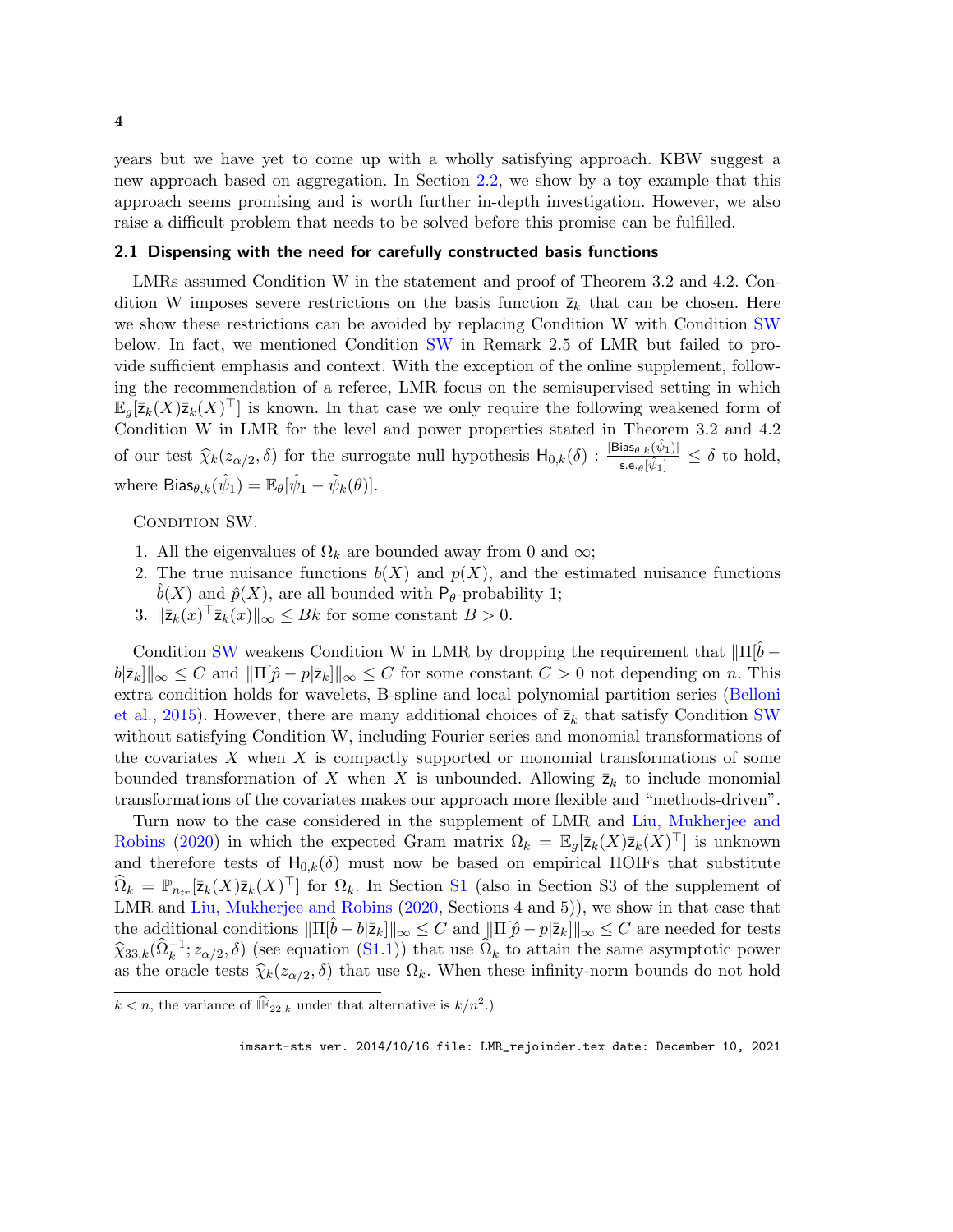<span id="page-4-4"></span>(e.g. for Fourier series or monomial transformation of compactly-supported covariates), the asymptotic power of the test might be less. However, the level of the test  $\hat{\chi}_{33,k}(\hat{\Omega}_k^{-1}; z_{\alpha/2}, \delta)$ <br>under Conditions W and SW are identical under some additional restrictions<sup>3</sup>. Honee, at under Conditions W and [SW](#page-3-1) are identical under some additional restrictions<sup>[3](#page-4-1)</sup>. Hence, at least in the context of bias testing, we shall relax Condition W to Condition [SW](#page-3-1) in the future (e.g. [Liu, Mukherjee and Robins](#page-15-7) [\(2020\)](#page-15-7)), whether or not  $\mathbb{E}_g[\bar{z}_k(X)\bar{z}_k(X)^\top]$  is known, so as to remove restriction to "carefully constructed series". The only cost is a possible small loss in power and that only if the infinity norms of the projections  $\Pi[b-b|\bar{z}_k]$  and/or  $\Pi[\hat{p}-p|\bar{\mathsf{z}}_k]$  are not bounded even though those of  $\hat{b}-b$  and  $\hat{p}-p$  are bounded under Condition [SW.](#page-3-1) In summary, by adopting Condition [SW](#page-3-1) rather than Condition W, our methodology becomes more "methods-driven" and allows  $\bar{z}_k$  to include most basis functions relevant for practice.

### <span id="page-4-0"></span>2.2 KBW's aggregation approach

In the following, to avoid irrelevant issues, we consider the case in which the density g of X is known,  $\psi(\theta) = \mathbb{E}_{\theta}[\text{var}_{\theta}[A|X]],$  and our inferential goal is to test the actual null hypothesis  $H_0(\delta)$ : Bias $_\theta(\hat\psi_1) \leq \delta$ s.e. $_\theta(\hat{\hat\psi_1})$  as in LMR.

KBW propose the following procedure. First divide the data into three randomly selected subsamples: a training sample  $\mathcal{D}_{tr}$ , a selection (auxiliary) sample  $\mathcal{D}_{sel}$ , and an estimation sample  $\mathcal{D}_{est}$ . We are given an estimate  $\hat{p}(x)$  of  $\mathbb{E}_{\theta}[A|X=x]$  obtained from  $\mathcal{D}_{tr}$ . We then use data  $\mathcal{D}_{sel}$  to regress the residuals  $A-p(X)$  using m different methods to obtain  $\bar{f}(x)$  =  $\{\hat{f}_{\ell}(x), \ell = 1, \ldots, m\}$  predictors of the true residual function  $p(x) - \hat{p}(x)$ . Finally in sample  $\mathcal{D}_{est}$ , we compute<sup>[4](#page-4-2)</sup>

$$
\begin{array}{c}\n(2.1) \\
\widehat{=} \\
\end{array}
$$

<span id="page-4-3"></span>
$$
\widehat{\mathbb{IF}}_{22,\text{KBW}}(\hat{f}_m) = \frac{1}{n(n-1)} \sum_{i_1 \neq i_2 \in \mathcal{D}_{est}} (A_{i_1} - \hat{p}(X_{i_1})) \hat{f}_m(X_{i_1})^\top \Omega_{\bar{f}_m}^{-1} \hat{f}_m(X_{i_2}) (A_{i_2} - \hat{p}(X_{i_2})).
$$

where  $\Omega_{\bar{f}_m} \equiv \mathbb{E}_g[\hat{f}_m(X)\hat{f}_m(X)^\top | \mathcal{D}_{sel}] = \int \hat{f}_m(x)\hat{f}_m(x)^\top g(x)dx$ . KBW test the hypothesis  $H_0(\delta)$ , using their test statistic

$$
\widehat{\chi}_{\mathrm{KBW},m}(z_{\alpha/2},\delta) = \mathbb{1}\left\{\frac{\widehat{\mathbb{IF}}_{22,\mathrm{KBW}}(\hat{\bar{f}}_m)}{\widehat{\mathsf{s.e.}}(\hat{\psi}_1)} - z_{\alpha/2}\frac{\widehat{\mathsf{s.e.}}(\widehat{\mathbb{IF}}_{22,\mathrm{KBW}}(\hat{\bar{f}}_m))}{\widehat{\mathsf{s.e.}}(\hat{\psi}_1)} > \delta\right\}
$$

which is precisely the test statistic  $\hat{\chi}_k(z_{\alpha/2}, \delta)$  in Section 3 of LMR except that  $\widehat{\mathbb{IF}}_{22,k}$  is replaced by  $\widehat{\mathbb{IF}}_{22,\text{KBW}}(\hat{f}_m)$ .

Roughly speaking, KBW's idea is that if one among the  $m$   $(m < n)$  methods both captures the true structure class (e.g. a smoothness class versus a sparsity class) of the

<span id="page-4-1"></span> ${}^{3}$ For the additional restrictions, see Proposition [S1.1](#page-16-1) and Remark S3.5 of the supplement of LMR. In [Liu, Mukherjee and Robins](#page-15-7) [\(2020\)](#page-15-7), we show that it is possible to remove these *additional restrictions* by extending U-statistics of order three to diverging order with increased computational cost.

<span id="page-4-2"></span><sup>&</sup>lt;sup>4</sup>As in LMR, we always condition on  $\mathcal{D}_{tr}$ , which is therefore suppressed in the notation.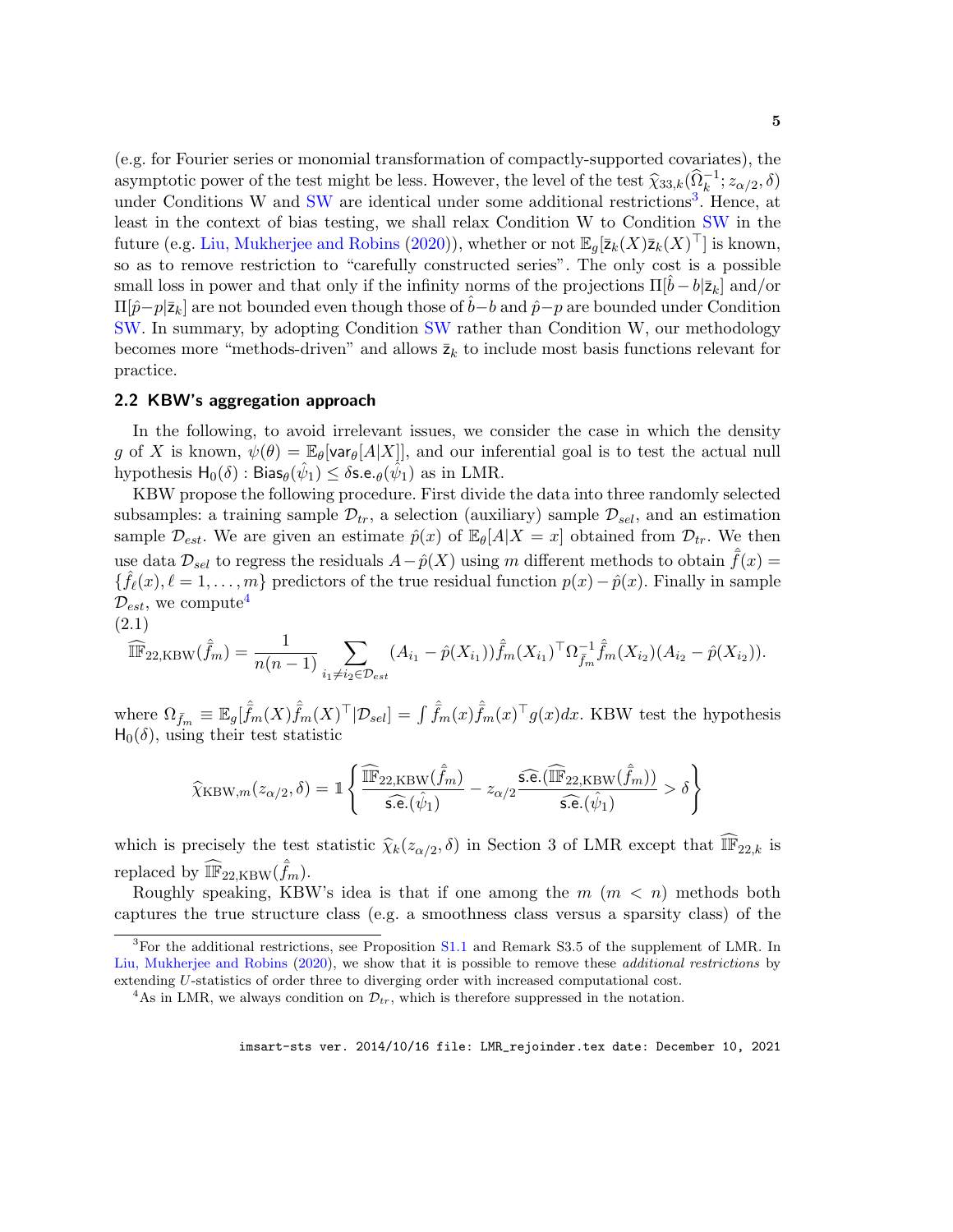true residual function  $p(x) - \hat{p}(x)$  and appropriately chosen tuning parameters, then the power of the KBW test  $\hat{\chi}_{\text{KBW},m}(z_{\alpha/2},\delta)$  will be equal to or greater than the power of the<br>LMB test  $\hat{\chi}_{\alpha}(z_{\alpha},\delta)$  that would be used by an exacle who know the true structure class LMR test  $\hat{\chi}_k(z_{\alpha/2}, \delta)$  that would be used by an oracle who knew the true structure class and the optimal basis functions  $\bar{z}_k(x)$  that maximize the power of  $\hat{\chi}_k(z_{\alpha/2}, \delta)$ .<br>Below we will show how the KBW test performs in a toy example under Höl-

Below we will show how the KBW test performs in a toy example under Hölder assumptions.

**Example:** Let X be one-dimensional,  $p(x)$  be Hölder with exponent s with  $s < 1/2$ and  $\hat{p}(x)$  be a series estimator of p using  $\bar{z}_{k^*}$ , the first  $k^* \approx n^{1/(1+2s)}$  compactly supported Cohen-Daubechies-Vial (CDV) wavelets (of sufficient order).

This  $k^*$  is minimax optimal for estimating p under mean squared error loss. With this minimax optimal  $\hat{p}$ , Bias $_{\theta}(\hat{\psi}_1) = \mathbb{E}_{\theta}[(p(X) - \hat{p}(X))^2] \approx n^{-2s/(1+2s)}$ . Since  $s < 1/2$ , Bias $\theta(\hat{\psi}_1) > n^{-1/2}$  and thus  $H_0(\delta)$  is false. For any k such that  $n > k \gg k^*$ , Bias $\theta_k(\hat{\psi}_1) \equiv$  $\mathbb{E}_{\theta}[\widehat{\mathbb{IF}}_{22,k}] \asymp \mathsf{Bias}_{\theta}(\hat{\psi}_1)$  (or equivalently  $\frac{\mathsf{TB}_{\theta,k}(\hat{\psi}_1)}{\mathsf{Bias}_{\theta}(\hat{\psi}_1)}$  $\frac{\text{IB}_{\theta,k}(\psi_1)}{\text{Bias}_{\theta}(\hat{\psi}_1)} \to 0$  and by Theorem 3.2 of LMR, the LMR test  $\hat{\chi}_k(z_{\alpha/2}, \delta)$  rejects  $H_0(\delta)$  with probability approaching 1 with increasing sample size.

In the same setup, we consider the KBW test  $\hat{\chi}_{\text{KBW},m}(z_{\alpha/2},\delta)$  with  $m=1$  and  $\hat{f}$  the estimated regression function of  $A - \hat{p}(X)$  on  $\bar{z}_k(X)$ , with  $k^* \ll k \ll \left(\frac{k^{*2}}{\sqrt{n}} \wedge n\right)$ . Below we argue that the KBW test  $\widehat{\chi}_{\text{KBW},m=1}(z_{\alpha/2},\delta)$  with such  $\bar{z}_k$  rejects  $H_0(\delta)$  with probability approaching 1. The reason for  $k \ll \frac{k^{*2}}{\sqrt{n}}$  will be explained below. Thus in summary, for every  $s \in (0, 1/2)$ , we can construct a test  $\hat{\chi}_k(z_{\alpha/2}, \delta)$  as in LMR and a test  $\hat{\chi}_{\text{KBW},m=1}(z_{\alpha/2}, \delta)$ <br>as in KBW to reject H  $(\delta)$  with probability approaching 1 as in KBW to reject  $H_0(\delta)$  with probability approaching 1.

We now complicate our example by supposing that we only know  $s \in (0, 1/2)$  but do not know its true value. Therefore now  $\hat{p}$  will be an optimal adaptive estimator of p estimated from the training sample  $\mathcal{D}_{tr}$ . Our goal now is to construct an adaptive test that rejects with probability going to 1 whatever the true value s is. The LMR test  $\hat{\chi}_k(z_{\alpha/2}, \delta)$  with  $k = n / \epsilon$  with any  $\epsilon > 1$  is adoptive in this sonso. However, no KBW test  $\hat{\chi}_{k}(z_{\alpha/2}, \delta)$  $k = n/c$  with any  $c > 1$  is adaptive in this sense. However, no KBW test  $\hat{\chi}_{\text{KBW},m=1}(z_{\alpha/2},\delta)$ can be adaptive. To see this, if  $s = 1/2 - \epsilon$  for some very small  $\epsilon > 0$ , then the value of k used for the test  $\hat{\chi}_{\text{KBW},m=1}(z_{\alpha/2},\delta)$  must be less than  $\frac{k^{*2}}{\sqrt{n}} = n^{\frac{1}{2}+\epsilon}$  with  $k^*$  evaluated at  $n^{\frac{1}{1+2(1/2-\epsilon)}}$ . On the other hand, if  $s = \epsilon$ , k must be larger than  $k^* = n^{\frac{1}{1+2\epsilon}}$ . Hence there exists no single test  $\widehat{\chi}_{\text{KBW},m=1}(z_{\alpha/2},\delta)$  that can adapt. It remains an open question<br>whether there exists an adaptive test  $\widehat{\chi}_{\text{xxxx}}$  ( $z \in \widehat{\delta}$ ) for any choice of m aver in this whether there exists an adaptive test  $\hat{\chi}_{\text{KBW},m}(z_{\alpha/2},\delta)$  for any choice of m, even in this simple grounds. simple example.

We now justify the above claims. KBW first estimate the regression of  $A - \hat{p}(X)$  on  $\overline{z}_k(X)$  from the selection sample  $\mathcal{D}_{sel}$  as follows:

$$
\hat{f}(x) = \bar{\mathbf{z}}_k(x)^\top \hat{\beta}
$$

where  $\hat{\beta} = \Omega_k^{-1} \frac{1}{n}$  $\frac{1}{n} \sum_{i \in \mathcal{D}_{sel}} \bar{z}_k(X_i) (A_i - \hat{p}(X_i))$ . Then KBW compute  $\widehat{\mathbb{IF}}_{22, \text{KBW}}(\hat{f})$  as in equation [\(2.1\)](#page-4-3).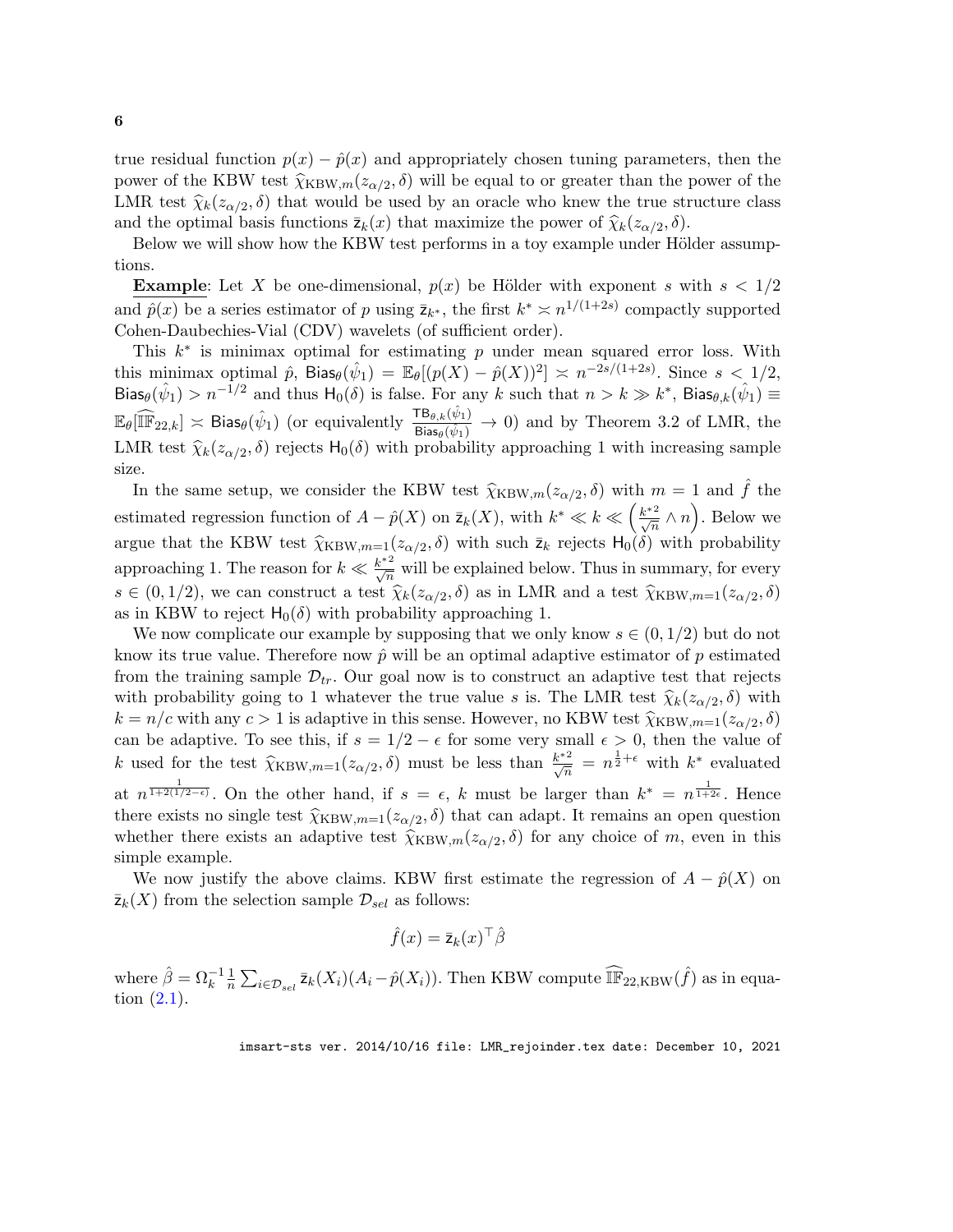<span id="page-6-1"></span>Recall that by choosing  $k \gg k^*$ , Bias $\theta_k(\hat{\psi}_1) \asymp$  Bias $\theta(\hat{\psi}_1)$ . Following the proof of Theorem 3.2 of LMR, for  $\hat{\chi}_{\text{KBW},1}(z_{\alpha/2},\delta)$  to reject the null hypothesis  $H_0(\delta)$  with probability approaching 1, we need

- (i) the mean of  $\widehat{\mathbb{IF}}_{22,KBW}(\hat{f})$  exceeds  $n^{-1/2}$ :  $\mathbb{E}_{\theta}[\widehat{\mathbb{IF}}_{22,KBW}(\hat{f})] \asymp \frac{\text{Bias}_{\theta,k}(\hat{\psi}_1)^2}{k/n} \gg \text{s.e.}_{\theta}(\hat{\psi}_1) \asymp$  $\frac{1}{\sqrt{2}}$  $\frac{1}{n}$ ; and
- (ii) the mean of  $\widehat{\mathbb{IF}}_{22, \text{KBW}}(\hat{f})$  dominates its standard error:  $\mathbb{E}_{\theta}[\widehat{\mathbb{IF}}_{22, \text{KBW}}(\hat{f})] \gg$  s.e.  $_{\theta}[\widehat{\mathbb{IF}}_{22, \text{KBW}}(\hat{f})]$ .

In Section [S2,](#page-2-1) we show that  $\widehat{\mathbb{IF}}_{22, \text{KBW}}(\hat{f})$  has mean of order  $\frac{\text{Bias}_{\theta, k}(\hat{\psi}_1)^2}{k/n}$ , which dominates its standard error of order  $\frac{\text{Bias}_{\theta,k}(\hat{\psi}_1)/\sqrt{n}}{k/n}$  when  $H_0(\delta)$  is false and  $\text{Bias}_{\theta,k}(\hat{\psi}_1) \asymp \text{Bias}_{\theta}(\hat{\psi}_1)$ . Hence (ii) should hold. In terms of (i), if  $H_0(\delta)$  is false, i.e. Bias $\theta(\hat{\psi}_1) \approx \frac{k^*}{n} \gg \frac{1}{\sqrt{\delta}}$  $\frac{1}{n}$  or equivalently  $k^* \gg \sqrt{n}$  (or equivalently the smoothness index  $s < 1/2$ ), there always exists  $k \gg k^*$  also satisfying (i) as (1)  $k^* \ll \frac{k^{*2}}{\sqrt{n}}$  when  $k^* \gg \sqrt{n}$  and (2) (i) is equivalent to

$$
\frac{\mathrm{Bias}_{\theta,k}(\hat{\psi}_1)^2}{k/n}\asymp \frac{\mathrm{Bias}_\theta(\hat{\psi}_1)^2}{k/n}\asymp \frac{k^{*2}}{kn}\gg \frac{1}{\sqrt{n}} \Leftrightarrow k\ll \frac{k^{*2}}{\sqrt{n}}.
$$

#### 3. CLASSES OF FUNCTIONALS AND THE BIAS TEST

#### <span id="page-6-0"></span>3.1 Monotone bias class and alternative sample splitting schemes

The analysis of the expected density example described in Section 2 of KBW illustrates our approach in a simple setting and is essentially isomorphic to the analysis of the expected conditional variance  $\mathbb{E}_{\theta}$ [var $\theta$ [A|X]] when, as in the semi-supervised setting considered in the main text, the marginal distribution of  $X$  is known. Both of these functionals are members of our monotone bias class, a class so named because of our claim that the bias of the our second order U-statistic estimator was non-increasing in the number of basis functions  $k$ . KBW show that our claim does not hold if, following [Newey and Robins](#page-15-8) [\(2018\)](#page-15-8), one uses two different estimates of the density of X (or of  $\mathbb{E}_{\theta}[A|X]$  in the  $\mathbb{E}_{\theta}[\text{var}_{\theta}[A|X]]$  example) coming from two independent subsamples of the training sample. This is a fact we were well aware of (see Section S.1.1 of the supplement of LMR).

The multiple training sample splitting nuisance function estimators of [Newey and Robins](#page-15-8) [\(2018\)](#page-15-8) can sometimes achieve faster convergence rates than the (single training sample) DRML estimators considered in the main text of LMR. In fact, they can even achieve  $n^{-1/2}$ rates for estimation of  $\mathbb{E}_{\theta}[\text{var}_{\theta}[A|X]]$  and  $\mathbb{E}_{\theta}[\text{cov}_{\theta}[A,Y|X]]$  under minimal Hölder smoothrates for estimation of  $\mathbb{E}_{\theta}[\text{val}_{\theta}[A|X]]$  and  $\mathbb{E}_{\theta}[\text{cov}_{\theta}[X, I | X]]$  under immitial flotter smooth-<br>ness assumptions [\(Robins et al.,](#page-15-9) [2009\)](#page-15-9) needed for  $\sqrt{n}$ -estimation. But this result requires, not only that the Hölder class assumptions are true, but also that one uses particular  $\mathit{un-}$ dersmoothed nuisance function estimators (such as local polynomials or regression splines) rather than flexible black-box machine learning (such as random forests or deep learning) estimators, that are the motivation for and the subject of our paper.

Indeed, it was our intention to define DRML estimators to be estimators in which all nuisance functions were estimated with ML algorithms from the same training sample, as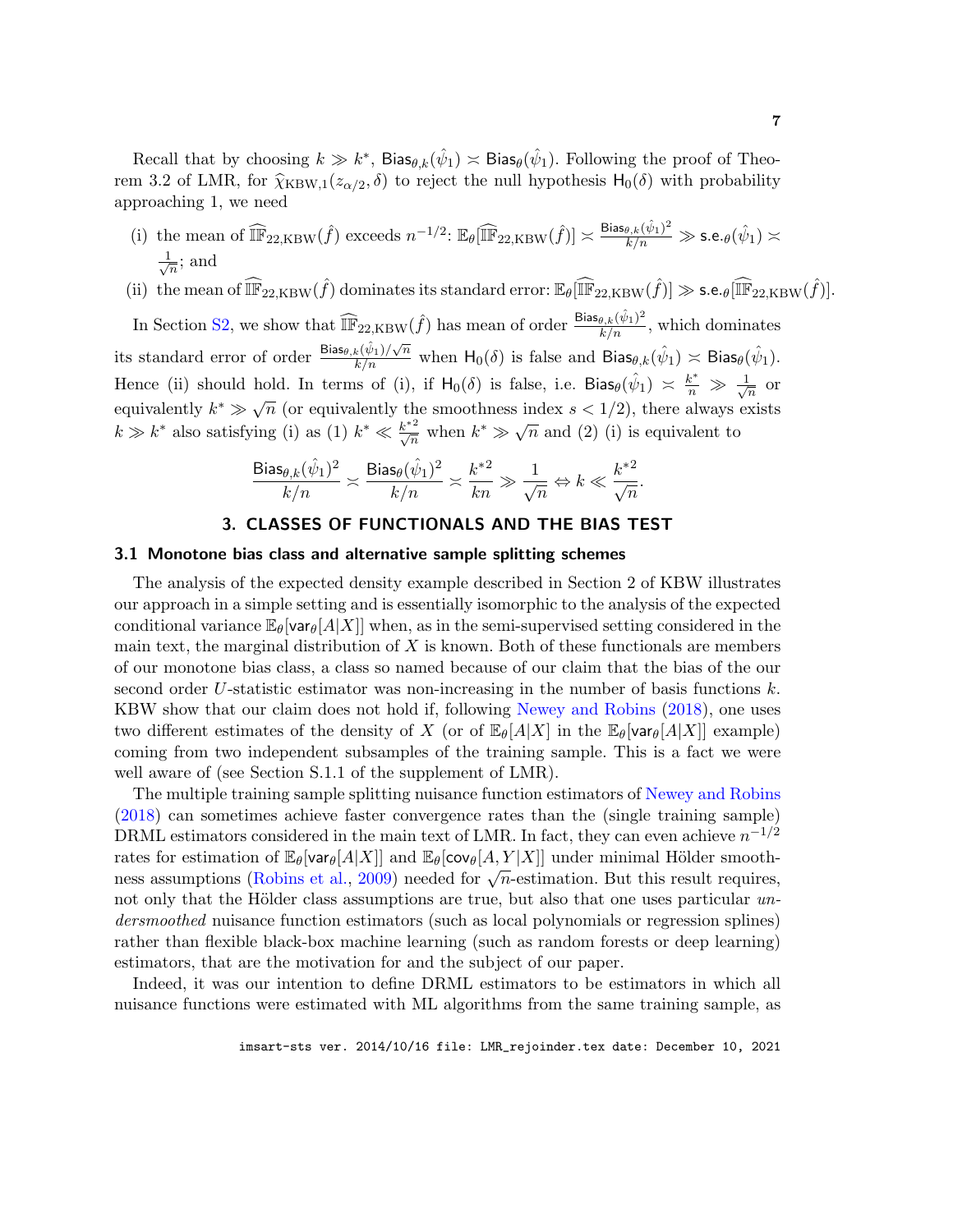<span id="page-7-2"></span>this is the current 'state of the art'; and, as we emphasized in the Introduction of our paper, our approach is one of being "in dialogue with current practice and practitioners." In fact, our technical Lemma 2.3 of LMR, which is the Lemma in which we differentiate the bias properties of  $\mathbb{E}_{\theta}[\text{var}_{\theta}[A|X]]$  from those of  $\mathbb{E}_{\theta}[\text{cov}_{\theta}[A, Y|X]]$ , is correct as stated, as the Lemma explicitly applies to the case in which a single estimator of  $\hat{p}$  of  $\mathbb{E}_{\theta}[A|X]$  is used in the DRML estimator  $\hat{\psi}_1$  of  $\mathbb{E}_{\theta}[\text{var}_{\theta}[A|X]]$  (as is evident from the paragraph just prior to the Lemma).

There remain important open problems that we, with other colleagues, and our discussants are considering in ongoing work on the properties of multiple training sample splitting nuisance function estimators: (1) is it possible to develop a general theory of the benefit of multiple training sample splitting, even when black-box machine learning estimators of the nuisance functions are employed and (2) can undersmoothing be automated to directly balance bias with variance for the estimators of the functional of interest? The model selection strategy in [Cui and Tchetgen Tchetgen](#page-15-10) [\(2019\)](#page-15-10) may be a viable option.

#### <span id="page-7-1"></span>3.2 Generalization to functionals with the mixed bias property

In [Liu, Mukherjee and Robins](#page-15-7) [\(2020\)](#page-15-7), we also show that the methods of LMR and the theory of HOIFs [\(Robins et al.,](#page-15-4) [2008,](#page-15-4) [2016\)](#page-15-11) can be extended to the entire class of parameters/functionals with the so-called mixed bias property (henceforth called MB functionals), studied by [Rotnitzky, Smucler and Robins](#page-15-12) [\(2019\)](#page-15-12). This class is a strict superset of the union of two overlapping classes of functionals introduced in [Robins et al.](#page-15-4) [\(2008\)](#page-15-4) and [Chernozhukov, Newey and Singh](#page-14-2) [\(2018\)](#page-14-2) respectively:

DEFINITION 3.1 (Definition 1 of [Rotnitzky, Smucler and Robins](#page-15-12) [\(2019\)](#page-15-12)). A parameter/functional  $\psi(\theta)$  is an MB functional if, for each  $\theta \in \Theta$ , there exist  $b: x \mapsto b(x) \in \mathcal{B}$ and  $p: x \mapsto p(x) \in \mathcal{P}$  such that (i)  $\theta = (b, p, \theta_{\setminus (b,p)})$  and  $\Theta = \mathcal{B} \times \mathcal{P} \times \Theta_{\setminus (\mathcal{B},\mathcal{P})}$  and (ii) for any  $\theta, \theta'$ 

<span id="page-7-0"></span>(3.1) 
$$
\psi(\theta') - \psi(\theta) + \mathbb{E}_{\theta} \left[ \mathsf{IF}_{1}(\theta') \right] = \mathbb{E}_{\theta} \left[ S_{bp}(b(X) - b'(X))(p(X) - p'(X)) \right]
$$

where  $S_{bp} \equiv s_{bp}(O)$  and  $o \mapsto s_{bp}(o)$  is a known function that does not depend on  $\theta$  or  $\theta'$ satisfying either  $P_{\theta}(S_{bp} \geq 0) = 1$  or  $P_{\theta}(S_{bp} \leq 0) = 1$  and  $IF_1(\theta)$  is the (first order) influence function of the parameter  $\psi(\theta)$ .

#### 4. ON THE COVARIATE STRUCTURE

KBW raise the interesting question of "how and whether randomness of the covariates and/or smoothness of the covariate density should be relied on in practice". They suggest that, perhaps, the covariates  $X$  should be conditioned on (and thus be regarded as fixed rather than random) in any inferential procedure, whenever study subjects are not randomly sampled from some well-defined population. If this suggestion were followed the benefits of HOIFs may be greatly diminished, but, if so, HOIFs would not be alone. In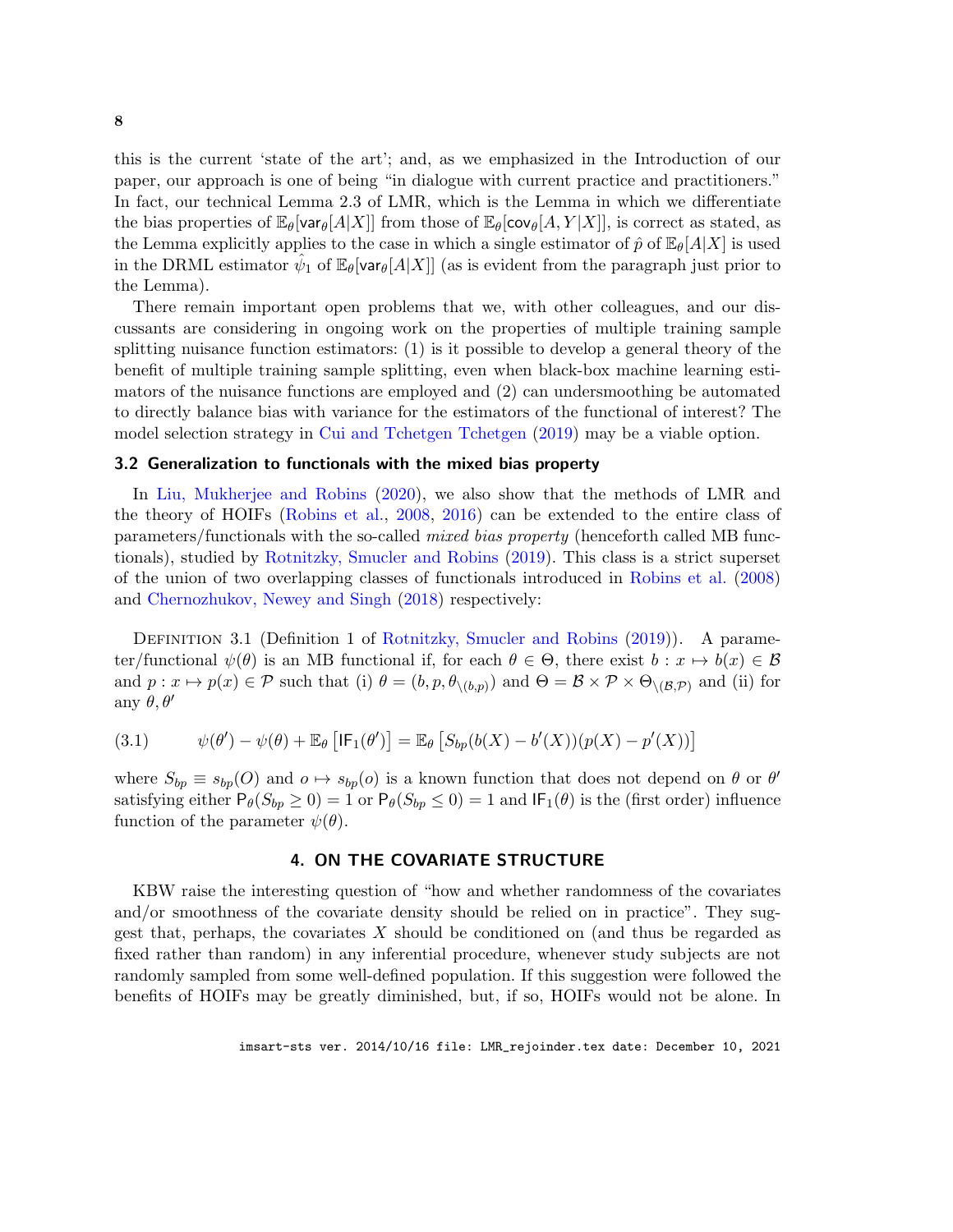<span id="page-8-0"></span>many areas, it is essential that the covariates  $X$  and the outcome Y have a joint distribution  $(X, Y)$  – conformal inference, prediction risk minimization, the bias-corrected lasso, and covariate shift methods being four current examples, at least two of which our discussants have written about. In fact, if the subjects were not randomly sampled, one could equally ask why should we consider Y conditioned on  $X = x$  as random, as we have no reason to believe any measure of their association is invariant across studies or populations, especially if non-causal.

So the question is how to inject randomness into an observational study, a question that arises when an investigator wishes to generalize her findings from the observed study subjects to some larger population. For example, an investigator who considers recommending a public health intervention, would hope to have studied subjects that are in some sense representative of the population of potential recipients. The simplest random model allowing generalization is to consider the study subjects as a random sample from some very large (effectively infinite) hypothetical (i.e. fictitious) superpopulation of potential recipients with the superpopulation empirical distribution serving as the target of inference. This is effectively reverse engineering, in the sense that even if one has studied a 'convenience sample', one can still hypothesize a superpopulation that is similar, up to sampling variability, to your study subjects. This construction allows the use of ordinary i.i.d. statistical methods, to obtain valid confidence intervals for functionals of the superpopulation empirical distribution [see [Robins](#page-15-13) [\(1988\)](#page-15-13)]. This approach may seem distasteful (or even vacuous) to a purist and not as elegant as de Finetti's subjectivist approach, but we believe it underlies what frequentist analyses that epidemiologists and statisticians are doing daily, perhaps without explicit recognition. Of course, generalization from a convenience sample to an actual, non-hypothetical, population is possible only based on further substantive knowledge. Typical examples of the sort of convenience samples we are thinking of include (i) all members of a HMO admitted for an acute myocardial infarction between Jan 1, 2015 and Dec 31, 2017 or (ii) all workers employed at a particular asbestos mine at any point in the interval 1959 to 1965.

Putting such philosophical matters aside, let us for now assume X is random. In this case, KBW raised the question whether the performance of HOIF tests and estimators is robust to misspecification of a model for the density g of X say in the estimation of  $\mathbb{E}_{\theta}[\text{var}_{\theta}[A|X]].$ The answer is HOIFs are not robust as can be seen from the fact that the estimation bias  $\mathbb{E}_{\theta}[\hat{\psi}_{m,k} - \tilde{\psi}_k(\theta)] \equiv \mathsf{EB}_{\theta,m,k}(\hat{\psi}_1) = O(\|\hat{p} - p\|^2 \|\hat{g} - g\|^{m-1}).$  Thus if  $\hat{g}$  is inconsistent with  $\|\hat{g}-g\| > 1$ , then  $\hat{\psi}_{m,k}$  may have bias even greater than the bias  $O(\|\hat{p}-p\|^2)$  of the DRML estimator  $\hat{\psi}_1$ . If, following KBW's suggestion, we react to this non-robustness by choosing to make no assumptions whatsoever regarding the density of X, then we need to restrict ourselves to the use of empirical higher order influence functions, as they do not require that we estimate  $g$  [\(Mukherjee, Newey and Robins,](#page-15-6) [2017\)](#page-15-6). The following example helps understand their statistical properties.

Following KBW, suppose the functional of interest is  $\psi(\theta) = \mathbb{E}_{\theta}[b_1(X)] = \mathbb{E}_{\theta}[A\mathsf{p}(X)Y],$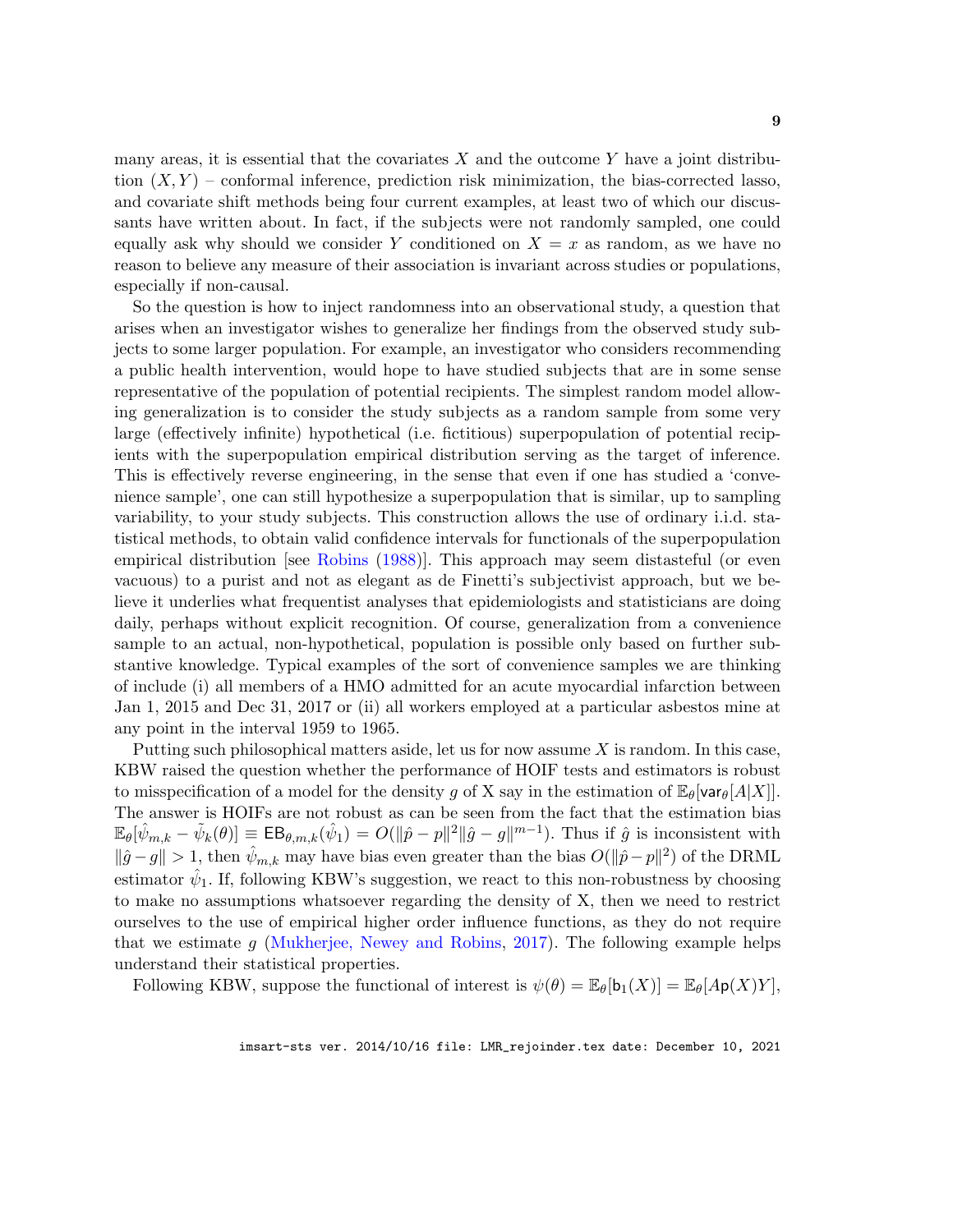<span id="page-9-2"></span>where  $\psi(\theta)$  is equal to the counterfactual mean of an outcome Y when a binary treatment A is set to  $a = 1$  under ignorability of treatment A conditional on the d-dimensional covariate X. Here  $b_a(x) = \mathbb{E}_{\theta}[Y|A=a, X=x]$  and  $p(x) = 1/\mathbb{E}_{\theta}[A|X=x]$ . Suppose we have a correct Hölder smoothness model for  $b_1(x)$  and  $p(x)$  having unknown smoothness exponents  $s_b$  and  $s_p$  unrestricted except for the requirement that  $s/d \equiv (s_b + s_p)/(2d) < 1/4$ , implying  $\psi(\theta)$ cannot be estimated at rate  $n^{-1/2}$  [\(Robins et al.,](#page-15-9) [2009\)](#page-15-9). Suppose however we make no complexity reducing assumptions about  $f_X(x)$ , the density of X. In that case we would need to use an empirical HOIF estimator  $\hat{\psi}_{m,k}^{emp} = \psi(\hat{\theta}) + \mathbb{IF}_{m,\tilde{\psi}_k}^{emp}(\hat{\theta})$  with  $\bar{z}_k(x)$  chosen as appropriate d-dimensional compactly supported CDV wavelets for optimal approximation with  $k < n_{tr} = n/2^5$  $k < n_{tr} = n/2^5$ , so the inverse of empirical Gram matrix  $\mathbb{P}_{n_{tr}}[\bar{z}_k(X)\bar{z}_k(X)^\top]$  exists with high probability. It follows from a slight modification of Theorem 5 of [Mukherjee,](#page-15-6) [Newey and Robins](#page-15-6) [\(2017\)](#page-15-6) that with  $k = n/(\log(n))^3$  and  $m = \sqrt{\log(n)}$ ,  $\hat{\psi}_{m,k}^{emp}$  has, up to log terms, truncation bias  $n^{-2s/d}$  and variance  $O(1/n)$  and negligible estimation bias and thus attains (up to log terms), the rate of convergence  $n^{-2s/d}$  found by [Wang et al.](#page-15-14) [\(2008\)](#page-15-14) for  $\mathbb{E}_{\theta}$ [var $_{\theta}$ [Y|X]] under a fixed design. We believe that no other estimator of the counterfactual mean is known to achieve this rate of convergence for all  $s<sub>b</sub>$  and  $s<sub>b</sub>$  satisfying  $(s_b+s_p)/(2d) < 1/4$  without imposing further assumptions on the density of X. Finally, we conjecture the log terms may be eliminated by decreasing the rate at which  $k/n$  converges to zero and appropriately adjusting the rate at which  $m(n)$  increases with n.

Next we turn to KBW's question concerning the performance of HOIF when  $X$  is random but we perform inference conditional on  $X$ . We begin by providing an example in which unconditional and conditional inference are essentially equivalent. [Robins et al.](#page-15-4) [\(2008\)](#page-15-4) consider the question of whether, for estimation of a conditional variance, random regressors provide faster rates of convergence than do fixed equal-spaced regressors, and, if so, how? They consider a setting in which n i.i.d. copies of  $(Y, X)$  are observed with X a d-dimensional random vector, with density  $f(.)$  bounded away from 0 and infinity and absolutely continuous w.r.t. the uniform measure on the unit cube  $[0, 1]^d$ . The regression function  $b(x) = \mathbb{E}_{\theta}[Y|X=x]$  is assumed to lie in a given Hölder ball with Hölder exponent  $s < 1$ . The goal is to estimate  $\mathbb{E}_{\theta}[\text{var}_{\theta}[Y|X]]$  under the homoscedastic semiparametric model  $\text{var}_{\theta}[Y|X] = \sigma^2$ . Under this model, the authors construct a simple estimator  $\hat{\sigma}^2$ that converges at rate  $n^{-\frac{4s/d}{1+4s/d}}$ , when  $s/d < 1/4$ . [Shen et al.](#page-15-15) [\(2019\)](#page-15-15) recently proved this estimator was minimax optimal by proving a matching lower bound<sup>[6](#page-9-1)</sup>.

[Wang et al.](#page-15-14) [\(2008\)](#page-15-14) and [Cai, Levine and Wang](#page-14-3) [\(2009\)](#page-14-3) earlier proved that if  $X_i$ ,  $i =$  $1, \ldots, n$ , are non-random but equally spaced in  $[0, 1]^d$ , the minimax rate of convergence for the estimation of  $\sigma^2$  is  $n^{-2s/d}$  (when  $s/d < 1/4$ ) which is slower than  $n^{-\frac{4s/d}{1+4s/d}}$ . Thus

<span id="page-9-1"></span><span id="page-9-0"></span> $5n_{tr}$  denotes the training sample size.

<sup>&</sup>lt;sup>6</sup>Suppose we change the model by assuming  $s > 1$  but in no other way. In that case, when  $s/d < 1/4$ no estimator that attains the rate  $n^{-\frac{4s/d}{1+4s/d}}$  is known; however no lower bound has been proved that would imply such an estimator is impossible.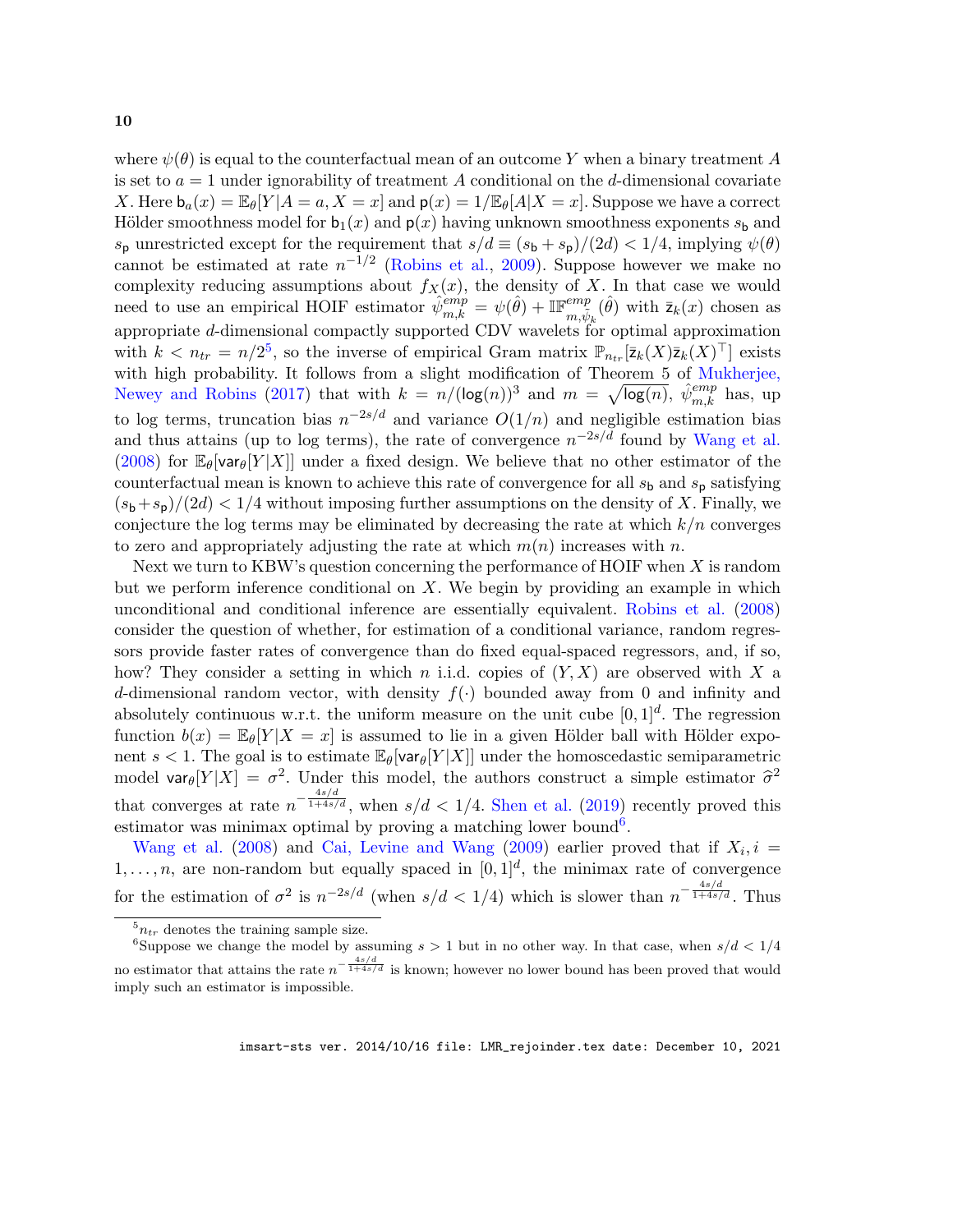<span id="page-10-1"></span>randomness in X allows for improved convergence rates even though no smoothness assumptions are made regarding  $f(.)$ .

To explain how this happens we describe the estimator of [Robins et al.](#page-15-4) [\(2008\)](#page-15-4). The unit cube in  $\mathbb{R}^d$  is divided into  $k = k(n) = n^{\gamma}, \gamma > 1$  identical sub-cubes each with edge length  $k^{-1/d}$ . For each sub-cube with two or more observations, we randomly select two subjects *i* and *j* without replacement. We estimate  $\sigma^2$  in each such sub-cube by  $(Y_i - Y_j)^2/2$ . Our estimator  $\hat{\sigma}^2$  of  $\sigma^2$  is the average of the sub-cube-specific estimates  $(Y_i - Y_j)^2/2$  over all the sub-cubes with at least two observations.

A simple probability calculation shows that the number of sub-cubes containing at least two observations is  $O_{\mathsf{P}_{\theta}}(n^2/k)$  so  $\hat{\sigma}^2$  has variance of order  $k/n^2$  conditional on  $\mathbb{X} = (X, Y)$  $(X_1,\ldots,X_n).$ 

To compute the conditional bias, observe that for a given sub-cube with  $i$  and  $j$  selected  $\mathbb{E}_{\theta}[(Y_i - Y_j)^2/2|\mathbb{X}] = \mathbb{E}_{\theta}[(Y_i - Y_j)^2/2|X_i, X_j] = \sigma^2 + \{b(X_i) - b(X_j)\}^2/2$ . However,  $|b(X_i) - b(X_j)| = O(||X_i - X_j||^s)$  as  $s < 1$  and  $||X_i - X_j|| = d^{1/2}O(k^{-1/d})$  as  $X_i$  and  $X_j$  are in the same sub-cube. It follows that the conditional bias is  $\mathbb{E}_{\theta}[\hat{\sigma}^2 - \sigma^2 | \mathbb{X}] = O_{\mathsf{P}_{\theta}}(k^{-2s/d})$ . We next find the k that equates variance and squared bias. Specifically we solve  $k/n^2 = k^{-4s/d}$ which gives  $k = n^{\frac{2}{1+4s/d}}$ . Then the rate of convergence at this optimal k is  $n^{-\frac{4s/d}{1+4s/d}}$  conditional on X with high probability, since  $n^{-\frac{4s/d}{1+4s/d}}$  is  $(k/n^2)^{1/2}$  evaluated at  $k = n^{\frac{2}{1+4s/d}}$ . But  $n^{-\frac{4s/d}{1+4s/d}}$  is also the unconditional rate of convergence since the conditional bias and conditional variance are of order  $O(k^{-2s/d})$  and  $O(k/n^2)$  with overwhelming probability<sup>[7](#page-10-0)</sup>.

[Robins et al.](#page-15-4) [\(2008\)](#page-15-4) conclude that the random design estimator has better bias control and hence converges faster than the optimal equal-spaced fixed design estimator, because the random design estimator exploits the  $O_{\mathsf{P}_{\theta}}(n^2/n^{\frac{2}{1+4s/d}})$  random fluctuations for which the X's corresponding to two different observations are only a distance of  $O(\lbrace n^{\frac{2}{1+4s/d}} \rbrace^{-1/d})$ apart. In summary, our calculations conditional on X indicate that the difference in rates is wholly attributable to the difference between the empirical distribution of the  $X_i$ ,  $i =$  $1, \ldots, n$  in a typical realization under the random design and the empirical distribution in the fixed design. That is, given the realized X, it is of no consequence whether or not it was generated by a random process; all that matters is how the number of bins with at least two observations scales with the total number of bins  $k$ .

Now suppose that  $var_{\theta}[Y|X = x] = \sigma^2(x)$  is heteroscedastic. Then to consider inference conditional on X we can take  $\mathbb{P}_{n_{est}}\{\textsf{var}_{\theta}[Y|X]\} = n^{-1}\sum_{i \in est} \textsf{var}_{\theta}[Y|X_i]$  rather than  $\psi(\theta) = \mathbb{E}_{\theta}[\text{var}_{\theta}[Y|X]]$  as our object of inference, where we have again randomly

<span id="page-10-0"></span><sup>7</sup>To see this, define the event  $I_c$ , for any  $c > 0$ , as

$$
I_c \coloneqq \left\{ \exists \geq c \frac{n^2}{k} \text{ bins with at least two observations of } X\text{'s} \right\}
$$

On this event, we have  $(\hat{\sigma} - \sigma)^2 \leq n^{-4s/(4s+d)}$  with high probability. Furthermore, for  $k \ll n^2$ , there exists c > 0 such that  $I_c$  happens with high probability when the density  $f_X$  is bounded away from 0 and  $\infty$ .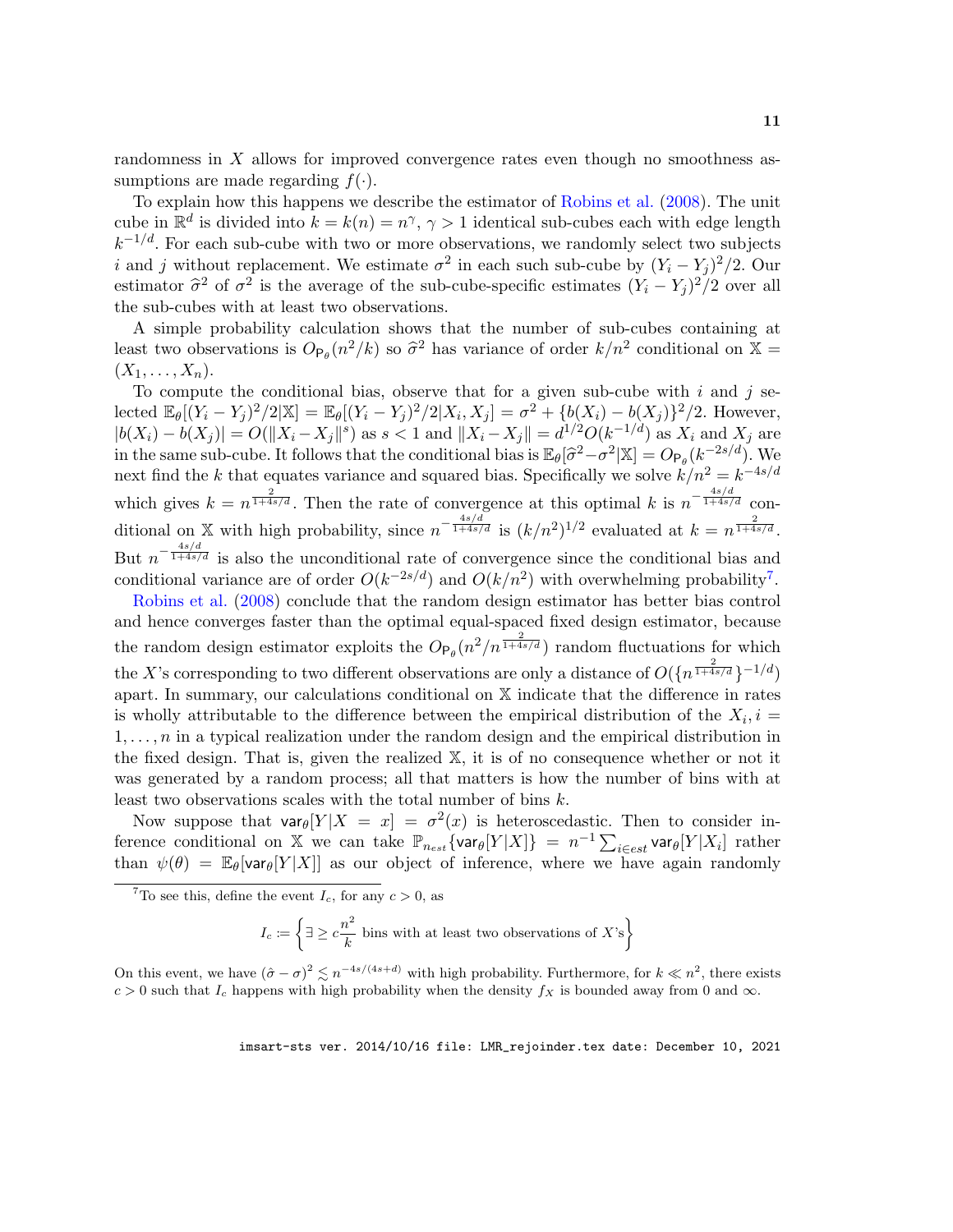<span id="page-11-2"></span>split the data into an estimation and a training sample and we note if  $X$  is random our object is random. In the random X case,  $\mathbb{P}_{n_{est}}\{\text{var}_{\theta}[Y|X]\}\$  is a  $n^{1/2}$ -consistent estimator of  $\mathbb{E}_{\theta}[\text{var}_{\theta}[Y|X]]$ . It is natural to estimate  $\mathbb{P}_{n_{est}}\{\text{var}_{\theta}[Y|X]\}$  with either the empirical HOIF estimator  $\hat{\psi}_{m,k}^{emp} = \hat{\psi}_{m,k}^{emp}(\hat{\Omega}_k^{tr})$  defined earlier or with  $\hat{\psi}_{m,k}^{emp}(\hat{\Omega}_k^{est})$  where  $\hat{\Omega}_k^{est}$  $n^{-1} \sum_{i \in est} \bar{z}_k(X_i) \bar{z}_k(X_i)^\top$  replaces  $\widehat{\Omega}_k^{tr}$  in the estimator<sup>[8](#page-11-0)</sup>. Motivated by KBW's questions concerning conditional inference, it is of great interest to us to study the properties, conditional on X, of  $\hat{\psi}_{m,k}^{emp}(\hat{\Omega}_{k}^{tr})$  and  $\hat{\psi}_{m,k}^{emp}(\hat{\Omega}_{k}^{est})$  as estimators of  $\mathbb{P}_{n_{est}}\{\textsf{var}_{\theta}[Y|X]\}.$ 

## 5. ON UNIVERSAL INFERENCE

<span id="page-11-3"></span>Rather than relying on asymptotic theory, [Wasserman, Ramdas and Balakrishnan](#page-15-16) [\(2020\)](#page-15-16) construct an ingenious universal confidence set by inverting concentration inequalities of the log-likelihood ratios, hence valid for any sample size  $n$  for models with likelihood functions. This is another interesting contribution by two of the discussants to the large body of assumption-free/-lean inference literature (e.g. [Rinaldo, Wasserman and G'Sell](#page-15-17) [\(2019\)](#page-15-17)). In this section, we compare HOIF inference with universal inference for smooth nonlinear functionals. The take-home message is the following:

- 1. Universal inference requires a likelihood function. For undominated nonparametric problems, KBW consider (i) finite  $k = k(n)$ -dimensional sieves  $\mathcal{M}_{sub,k} = \{P_\theta: \theta \in \Theta_{sub,k} \subset \Theta\}$ of increasing dimension  $k$ , (ii) (under the conditions of Proposition 7 in [Wasserman,](#page-15-16) [Ramdas and Balakrishnan](#page-15-16) [\(2020\)](#page-15-16)) an associated projection map  $\theta \mapsto \theta_{\mathsf{KL},k}$  from  $\Theta$ onto  $\Theta_{sub,k}$  that is the identity if  $\theta \in \Theta_{sub,k}$  and otherwise is the minimizer in KLdivergence between  $\theta$  and  $\Theta_{sub,k}$ , and (iii) a preliminary estimator  $\theta_{\mathsf{KL},k}$  for  $\theta_{\mathsf{KL},k}$ from a split sample. When a functional  $\psi(\theta)$  is the object of inference, KBW propose to construct a universal confidence interval for the KL-projection parameter  $\tilde{\psi}_{\mathsf{KL},k}(\theta) = \psi(\tilde{\theta}_{\mathsf{KL}}(\theta)).$  Universal inference and HOIF inference may choose the same sieve. In that case, under certain laws  $P_{\theta}$ , the KL projection  $\tilde{\psi}_{\mathsf{KL},k}(\theta)$  may be equal to the truncated parameter  $\tilde{\psi}_k(\theta)$ , as we will show below. Without further complexity reducing assumption to quantify the distance between the sieve and the true law  $P_{\theta}$ , inference for  $\tilde{\psi}_{\mathsf{KL},k}(\theta)$  in universal inference or  $\tilde{\psi}_k(\theta)$  in HOIF inference is the best one could hope for.
- 2. Universal confidence intervals are guaranteed to cover  $\tilde{\psi}_{\mathsf{KL},k}(\theta)$  at the nominal rate for any sample size n under the conditions of Proposition 7 in [Wasserman, Ramdas](#page-15-16) [and Balakrishnan](#page-15-16) [\(2020\)](#page-15-16). However, we will show that the length of the confidence interval is of order  $\|\tilde{\theta}_{\mathsf{KL},k} - \hat{\theta}_{\mathsf{KL},k}\|^9$  $\|\tilde{\theta}_{\mathsf{KL},k} - \hat{\theta}_{\mathsf{KL},k}\|^9$ , which is generically  $\gg n^{-1/2}$  when  $n > k \gg n^{1/2}$ . In contrast, HOIF Wald confidence intervals for  $\tilde{\psi}_k(\theta)$  centered at  $\hat{\psi}_{m,k}^{emp}$  have length of order  $n^{-1/2}$  because estimators  $\hat{\psi}_{m,k}^{emp}$  of  $\tilde{\psi}_k(\theta)$  typically have variance of order  $1/n$  for

<span id="page-11-0"></span> ${}^8\widehat{\mathbb{IF}}_{22,k}(\widehat{\Omega}^{est}_k)$  and  $\widehat{\psi}^{emp}_{m,k}(\widehat{\Omega}^{est}_k)$  were introduced in Section S3 of the supplement of LMR and its properties were studied via simulation.

<span id="page-11-1"></span><sup>&</sup>lt;sup>9</sup>Here  $\|\cdot\|$  is the  $\ell_2$  norm of a k-dimensional vector.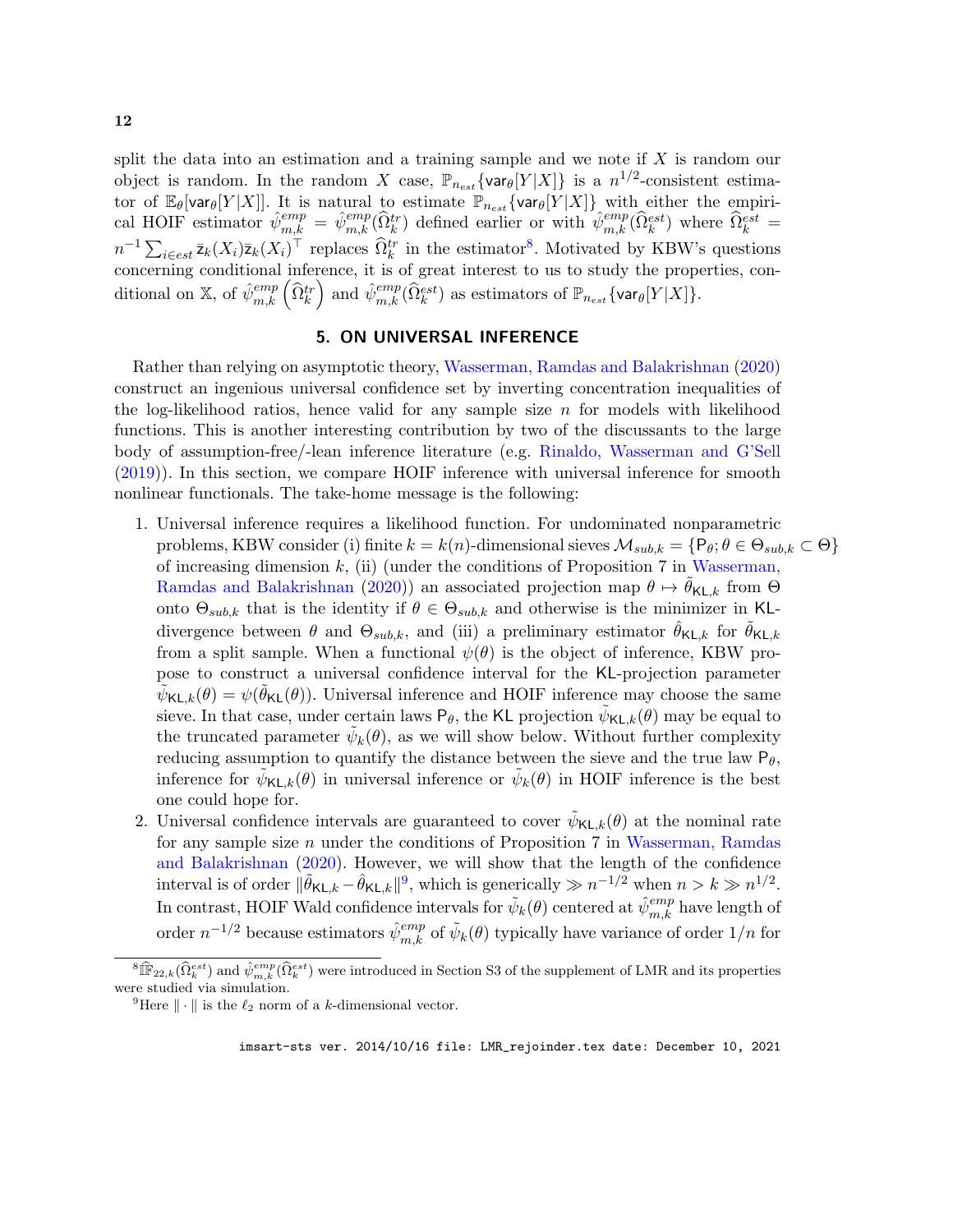<span id="page-12-1"></span> $k < n$  and bias less than  $n^{-1/2}$  when m is sufficiently large. When  $\tilde{\psi}_{\mathsf{KL},k}(\theta) = \tilde{\psi}_k(\theta)$ , it follows that HOIF confidence intervals will be narrower than universal confidence intervals; however, nominal coverage of these HOIF Wald confidence intervals for  $\tilde{\psi}_k(\theta)$ is guaranteed only in large samples. It is an interesting open problem to construct universal confidence intervals with guaranteed finite sample coverage of optimal length in large samples $^{10}$  $^{10}$  $^{10}$ .

We now explain the above statements. To be concrete, we consider the following data generating process and functional of interest to simplify our analysis. We observe  $n$  i.i.d. copies of  $(A, X)$ , with  $X \sim$  Uniform([0,1]) and  $A \sim N(p(X), 1)$  with  $p(x) \in L_2([0, 1])$ . The goal is to estimate  $\psi(\theta) = \mathbb{E}_{\theta}[p(X)^2]$ . Let  $\hat{p}(x)$  denote some initial machine learning estimator of the regression function  $p(x)$ , computed from an independent training sample treated as fixed. Again, we assume that the density of  $X$  is known to focus on the important issues.

#### 5.1 Nonparametric universal inference

We choose the following sieve for universal inference:

$$
\mathcal{M}_{sub,k} = \left\{ N(p_{\theta_k}(X) = \hat{p}(X) + \theta_k^{\top} \bar{z}_k(X), 1); \theta_k \in \Theta_{sub,k} \right\}
$$

for some  $k \equiv k(n)$ . The KL-divergence between any member in this sieve  $\mathcal{M}_{sub,k}$  and the true law  $A \sim N(p(X), 1)$  is

$$
\mathsf{KL}(p, p_{\theta_k}) = \mathbb{E}_{\theta}\left[ (p(X) - p_{\theta_k}(X))^2 \right] = \mathbb{E}_{\theta}\left[ (p(X) - \hat{p}(X) - \theta_k^{\top} \bar{z}_k(X))^2 \right].
$$

By definition,  $\tilde{\theta}_{\mathsf{KL},k}$  minimizes  $\mathsf{KL}(p, p_{\theta_k})$  and hence  $\tilde{\theta}_{\mathsf{KL},k} = -\Omega_k^{-1} \mathbb{E}_{\theta} [\bar{z}_k(X)(\hat{p}(X) - p(X))].$ By Proposition 7 in [Wasserman, Ramdas and Balakrishnan](#page-15-16) [\(2020\)](#page-15-16), a nominal  $1 - \alpha$  universal confidence set always covers  $\hat{\theta}_{\mathsf{KL},k}$  with probability at least  $1 - \alpha$ .

Based on the sieve chosen above,  $\tilde{\theta}_{\mathsf{KL},k} = \tilde{\theta}_k$  (see Section [1\)](#page-0-3), and therefore  $\tilde{\psi}_{\mathsf{KL},k}(\theta) \equiv$  $\int p_{\tilde{\theta}_{\mathsf{KL},k}}(x)^2 dx \equiv \int p_{\tilde{\theta}_{k}}(x)^2 dx \equiv \tilde{\psi}_{k}(\theta)$ . This is not surprising because the KL-divergence between two normals is a quadratic form. Such isomorphism breaks down if  $A \sim \text{Bernoulli}(p(X))$ even with the same perturbation  $p_{\theta_k}$ . However, we can easily restore the isomorphism by replacing KL-divergence with  $\chi^2$ -divergence. See Section [S3.1](#page-6-0) for more detail. Thus it will be interesting to generalize [Wasserman, Ramdas and Balakrishnan](#page-15-16) [\(2020,](#page-15-16) Proposition 7) from KL projection to projection based on general f-divergences (Csiszár, [1964;](#page-15-18) [Ali and](#page-14-4) [Silvey,](#page-14-4) [1966\)](#page-14-4), which include KL- and  $\chi^2$ -divergences as special cases.

## 5.2 On the length of universal vs. HOIF confidence intervals

In this section, we suppose that  $\tilde{\psi}_{\mathsf{KL},k}(\theta)$  in universal inference and  $\tilde{\psi}_k(\theta)$  in HOIF inference coincide. It is then natural to compare the length of the confidence intervals for  $\tilde{\psi}_{\mathsf{KL},k}(\theta)$  based on these two approaches.

<span id="page-12-0"></span> $10$ First order influence function based intervals will enjoy the same properties as the higher order intervals when the test of the null hypothesis  $H_{0,k}(\delta)$  fails to reject in large samples.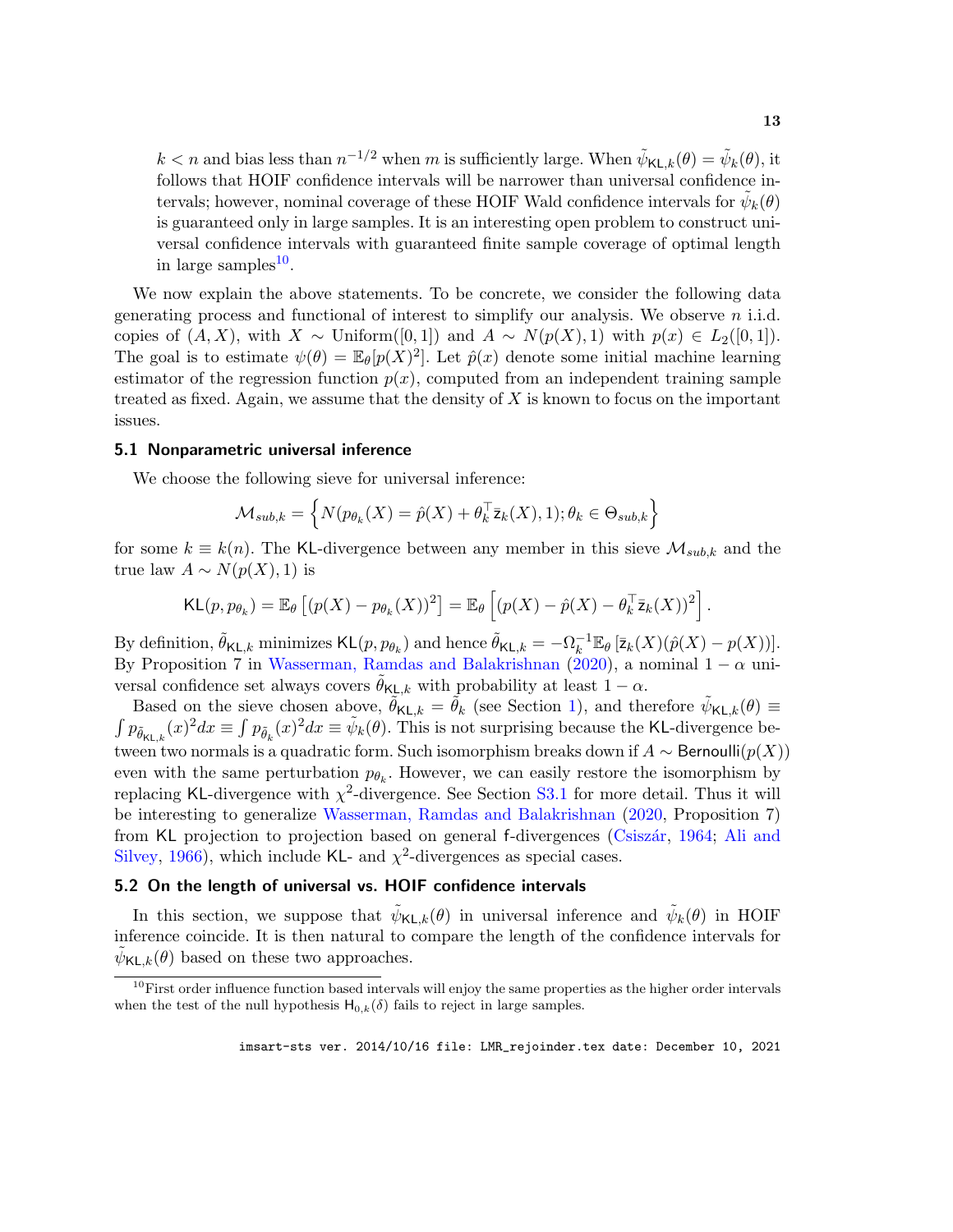<span id="page-13-4"></span>Universal inference first estimates  $\hat{\theta}_{\mathsf{KL},k}$  from half of the sample  $\mathcal{D}_1$  of size  $n/2$  by  $\hat{\theta}_{\mathsf{KL},k,\mathcal{D}_1}^{11}$  $\hat{\theta}_{\mathsf{KL},k,\mathcal{D}_1}^{11}$  $\hat{\theta}_{\mathsf{KL},k,\mathcal{D}_1}^{11}$ . Switching to another half of the sample  $\mathcal{D}_2$  also of size  $n/2$ , universal inference first finds a nominal  $1 - \alpha$  confidence set  $\widehat{\Theta}_{\mathcal{D}_2}(\alpha)$  (see equation [\(S3.3\)](#page-19-0)) for  $\widetilde{\theta}_{\mathsf{KL},k}$ .

To construct a universal confidence interval for the functional  $\tilde{\psi}_{\mathsf{KL},k}(\theta)$  based on the confidence set  $\Theta_{\mathcal{D}_2}(\alpha)$ , [Wasserman, Ramdas and Balakrishnan](#page-15-16) [\(2020\)](#page-15-16) suggest to use the profile universal confidence interval  $\widehat{\Psi}_{\mathcal{D}_2}^{\text{profile}}(\alpha)$  or the plug-in universal confidence interval  $\widehat{\Psi}_{\mathcal{D}_2}^{\text{plug-in}}(\alpha)$  (see equations [\(S3.2\)](#page-19-1) or [\(S3.1\)](#page-7-0)). In Section [S3.2,](#page-7-1) we show that both intervals have to contain the "plug-in" estimator  $\int p_{\hat{\theta}_{\mathsf{KL},k,\mathcal{D}_1}}(x)^2 dx$ . Combined with the following lemma[12](#page-13-1), a lower bound is obtained on the expected length of both universal confidence intervals:

<span id="page-13-2"></span>LEMMA 5.1. For any confidence interval  $\Psi$  containing  $\int p_{\hat{\theta}_{\mathsf{KL},k,\mathcal{D}_1}}(x)^2 dx$ , if it covers the target parameter  $\tilde{\psi}_{\mathsf{KL},k}(\theta)$  with probability at least  $1-\alpha$ , then

$$
\mathbb{E}_{\theta}[L(\Psi)|\mathcal{D}_1] \ge (1-\alpha) \left| \int p_{\hat{\theta}_{\mathsf{KL},k,\mathcal{D}_1}}(x)^2 - p_{\tilde{\theta}_{\mathsf{KL},k}}(x)^2 dx \right|
$$
  
\n
$$
\equiv (1-\alpha) \left| (\hat{\theta}_{\mathsf{KL},k,\mathcal{D}_1} - \theta_{\mathsf{KL},\mathcal{D}_1})^\top \Omega_k (\hat{\theta}_{\mathsf{KL},k,\mathcal{D}_1} + \theta_{\mathsf{KL},\mathcal{D}_1}) \right|.
$$

Note that the lower bound given in Lemma [5.1](#page-13-2) is typically of the same order as  $\|\hat{\theta}_{\mathsf{KL},k,\mathcal{D}_1} \tilde{\theta}_{\mathsf{KL},k}$ . The length of a plug-in or a profile universal confidence interval is hence of order  $\|\hat{\theta}_{\mathsf{KL},k,\mathcal{D}_1} - \tilde{\theta}_{\mathsf{KL},k}\|$ , which is typically of order  $(k/n)^{1/2} \gg n^{-1/2}$  when  $k \gg n^{1/2}$ .

In contrast, HOIF estimators unbiasedly estimate  $\tilde{\psi}_k(\theta) \equiv \tilde{\psi}_{\mathsf{KL},k}(\theta)$  using a second order U-statistic  $\hat{\psi}_{2,k}$ <sup>[13](#page-13-3)</sup> with standard error of order  $(1/n)^{1/2} \vee (k/n^2)^{1/2}$ . Then a large sample HOIF Wald confidence interval  $\hat{\psi}_{2,k} \pm z_{\alpha/2}$  s.e.  $(\hat{\psi}_{2,k})$  typically has length of order  $n^{-1/2}$  even if  $k \gg n^{1/2}$  as long as  $k < n$ . Even if  $k > n$ , the length (of order  $(k/n^2)^{1/2}$ ) of an HOIF interval is still shorter than that of a universal confidence interval (of order  $(k/n)^{1/2}$ ).

Remark 5.2. In [Murphy and van der Vaart](#page-15-19) [\(2000\)](#page-15-19), the authors (MvdV) showed that, under certain regularity conditions, the confidence interval for  $\tilde{\psi}_{\mathsf{KL},k}(\theta)$  based on inverting the profile likelihood ratio test of the hypothesis  $\psi = \tilde{\psi}_{\mathsf{KL},k}(\theta)$  attains nominal coverage in large samples and has length of order  $n^{-1/2}$  even when  $\tilde{\theta}_{\mathsf{KL},k}$  cannot be estimated at rate  $n^{-1/2}$ . In contrast, as just shown, the universal confidence interval will not shrink at rate  $n^{-1/2}$  in this setting; yet, if the universal confidence interval uses the MLE under the sieve model as a preliminary estimator of  $\theta_{\mathsf{KL},k}$ , then the only difference between MvdV's

<span id="page-13-0"></span> ${}^{11}\hat{\theta}_{\mathsf{KL},k,\mathcal{D}_1} = -\widehat{\Omega}_{\mathcal{D}_1,k}^{-1}\mathbb{P}_{n,\mathcal{D}_1} \left[\bar{\mathsf{z}}_k(X)(\hat{p}(X)-A)\right]$  with  $\widehat{\Omega}_{\mathcal{D}_1,k}^{-1} := \left\{\mathbb{P}_{n,\mathcal{D}_1} \left[\bar{\mathsf{z}}_k(X_i)\bar{\mathsf{z}}_k(X_i)^{\top}\right]\right\}^{-1}$  where  $\mathbb{P}_{n,\mathcal{D}_1,k}$ denotes the empirical measure over the sample D.

<span id="page-13-3"></span><span id="page-13-1"></span> $12$ For proof, see Theorem 1 in [Low](#page-15-20) [\(1997\)](#page-15-20).

<sup>&</sup>lt;sup>13</sup>When g is unknown, one needs to use empirical higher order U-statistic  $\hat{\psi}_{m,k}^{emp}$  to further reduce the bias due to estimating  $\Omega_k = \int \bar{z}_k(x)\bar{z}_k(x)g(x)dx$ ; see Section [1](#page-0-3) and [Mukherjee, Newey and Robins](#page-15-6) [\(2017\)](#page-15-6).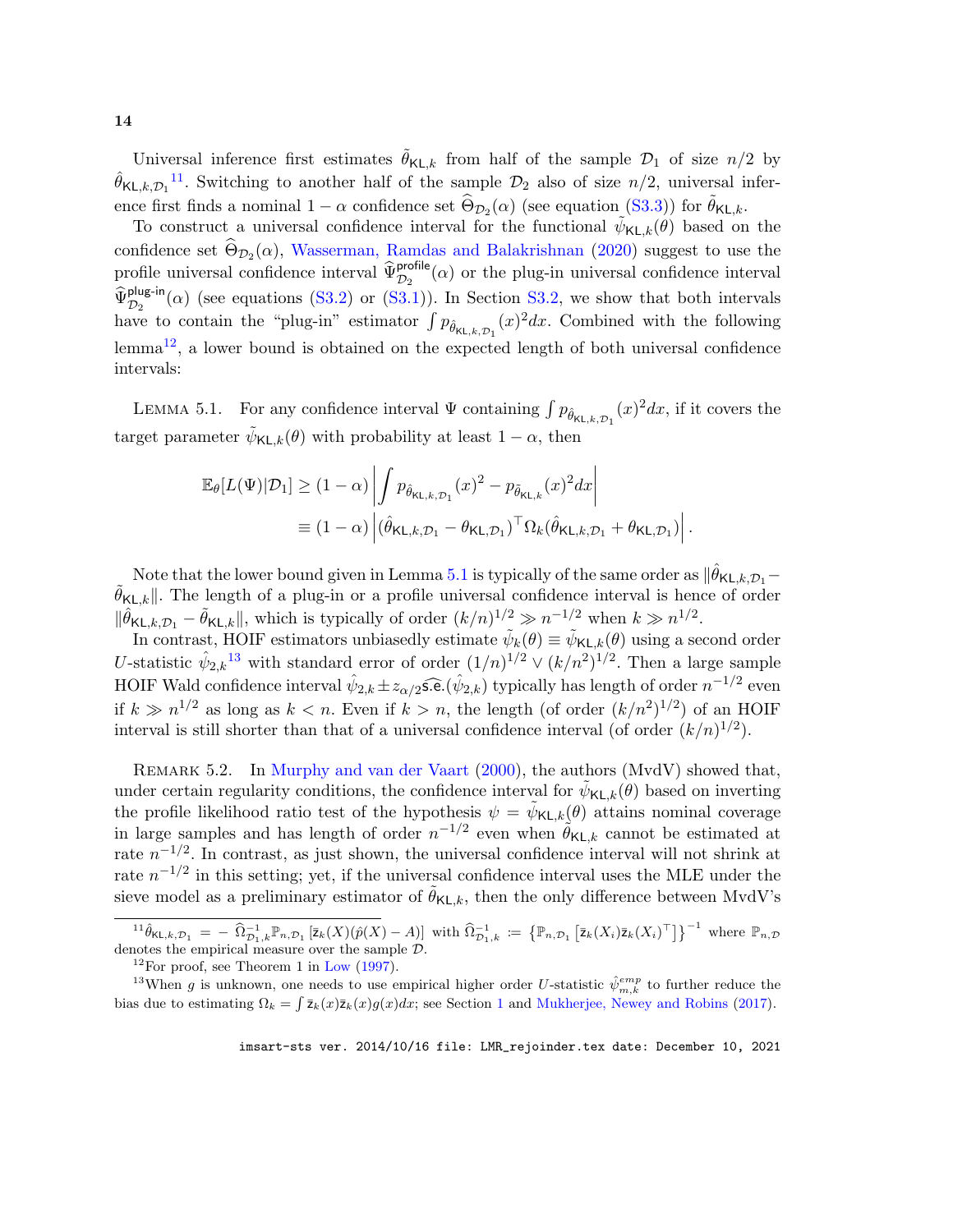<span id="page-14-6"></span>interval and KBW's universal confidence interval is that for the former the unconditional MLE of  $\theta_{\mathsf{KL},k}$  in the numerator is computed from the same sample as the maximum profile likelihood in the denominator, while in the latter they come from different (split) samples. By examining the proofs in MvdV, one can see that the better rate depends crucially on an asymptotic expansion that exploits the fact that the numerator and denominator come from the same sample.

It is yet unclear to us how to reduce the length of a universal confidence interval. On the other hand, we have conjectured in LMR that a nonasymptotic HOIF confidence interval could be constructed by inverting exponential inequalities for  $U$ -statistics (Giné, Lata late 1 [and Zinn,](#page-15-21) [2000;](#page-15-21) [Adamczak,](#page-14-5) [2006\)](#page-14-5) but the theory is very challenging and doing so will necessarily increase the confidence interval's length. It will be interesting to investigate if such a non-asymptotic HOIF interval will still shrink faster than the universal confidence interval.

Remark 5.3 (Final remark on regression and machine learning). We agree with KBW that machine learning is more than prediction. In our paper, we equate "machine learning" with statistical prediction in order to connect with the most current use in causal inference. We believe and expect that many other aspects of machine learning, including clustering, density estimation with generative adversarial networks (GAN), dimension reduction/manifold learning, and optimal transport, will play more and more important roles in causal inference.

#### ACKNOWLEDGEMENT

Lin Liu and James M. Robins were supported by the U.S. Office of Naval Research Grant N000141912446, National Institutes of Health (NIH) awards R01 AG057869 and R01 AI127271. Rajarshi Mukherjees research was partially supported by NSF grant EAGER-1941419.

#### REFERENCES

- <span id="page-14-5"></span><span id="page-14-4"></span>ADAMCZAK, R. (2006). Moment inequalities for U-statistics. The Annals of Probability 34 2288–2314. [15](#page-14-6) Ali, S. M. and Silvey, S. D. (1966). A general class of coefficients of divergence of one distribution from another. Journal of the Royal Statistical Society: Series B (Methodological) 28 131–142. [13](#page-12-1)
- <span id="page-14-0"></span>BARRON, A. R. and KLUSOWSKI, J. M. (2018). Approximation and estimation for high-dimensional deep learning networks. arXiv preprint arXiv:1809.03090. [1](#page-0-4)
- <span id="page-14-1"></span>BELLONI, A., CHERNOZHUKOV, V., CHETVERIKOV, D. and KATO, K. (2015). Some new asymptotic theory for least squares series: Pointwise and uniform results. Journal of Econometrics 186 345–366. [4,](#page-3-2) [17](#page-16-2)

<span id="page-14-3"></span>Cai, T. T., Levine, M. and Wang, L. (2009). Variance function estimation in multivariate nonparametric regression with fixed design. Journal of Multivariate Analysis 100 126–136. [10](#page-9-2)

<span id="page-14-7"></span>CHEN, X. and CHRISTENSEN, T. (2013). Optimal uniform convergence rates for sieve nonparametric instrumental variables regression. arXiv preprint arXiv:1311.0412. [17](#page-16-2)

<span id="page-14-2"></span>CHERNOZHUKOV, V., NEWEY, W. K. and SINGH, R. (2018). Learning L2 Continuous Regression Functionals via Regularized Riesz Representers. arXiv preprint arXiv:1809.05224. [8](#page-7-2)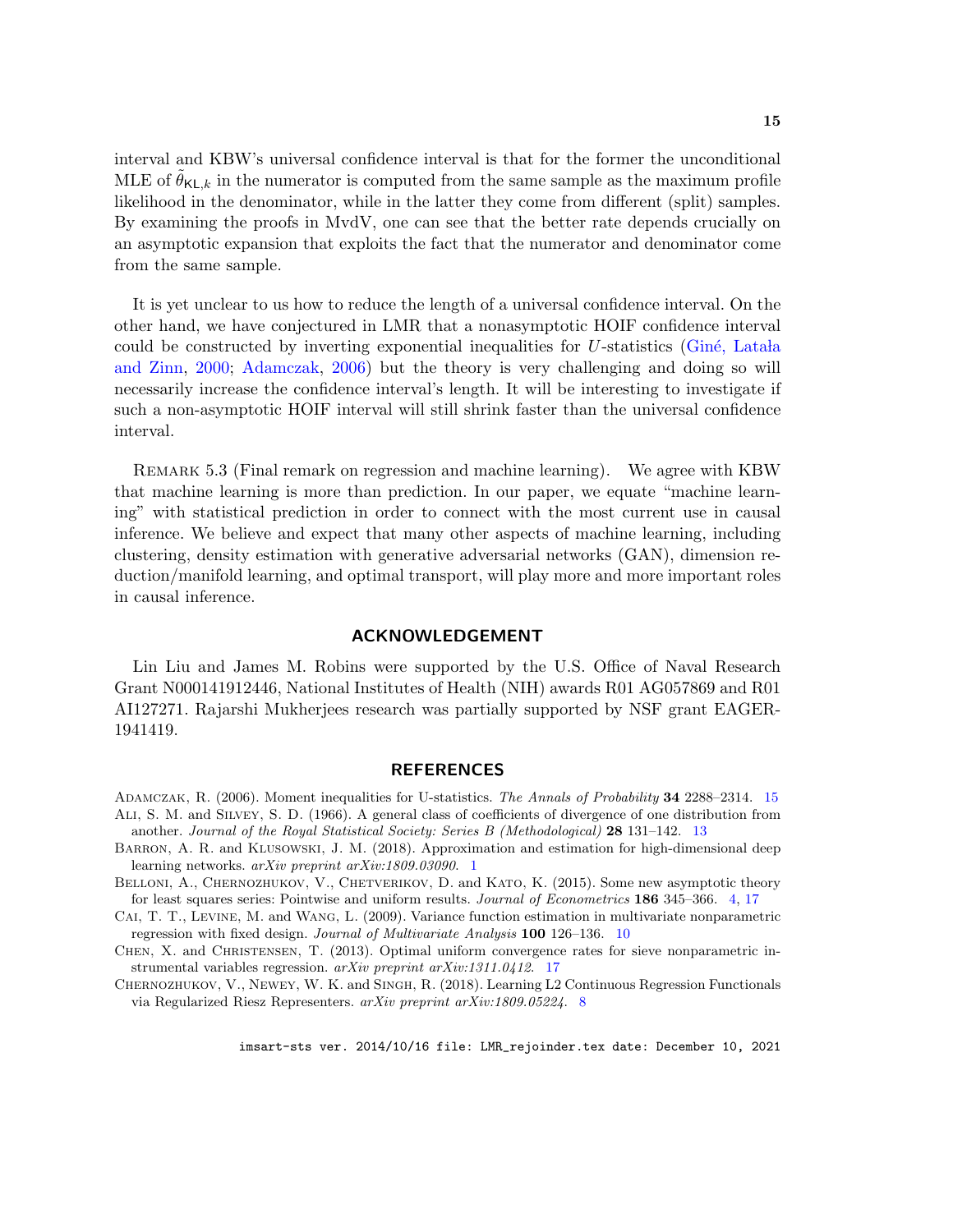#### [Submitted to Statistical Science](http://www.imstat.org/sts/)

- <span id="page-15-18"></span>Csiszár, I. (1964). Eine informationstheoretische ungleichung und ihre anwendung auf beweis der ergodizitaet von markoffschen ketten. Magyer Tud. Akad. Mat. Kutato Int. Koezl. 8 85–108. [13](#page-12-1)
- <span id="page-15-10"></span>CUI, Y. and TCHETGEN TCHETGEN, E. (2019). Selective machine learning of doubly robust functionals. arXiv preprint arXiv:1911.02029. [8](#page-7-2)
- <span id="page-15-21"></span>GINÉ, E., LATALA, R. and ZINN, J. (2000). Exponential and moment inequalities for U-statistics. In High Dimensional Probability II 13–38. Springer. [15](#page-14-6)
- <span id="page-15-3"></span>Hayakawa, S. and Suzuki, T. (2020). On the minimax optimality and superiority of deep neural network learning over sparse parameter spaces. Neural Networks 123 343–361. [1](#page-0-4)
- <span id="page-15-22"></span>HUANG, J. Z. (2003). Local asymptotics for polynomial spline regression. The Annals of Statistics 31 1600–1635. [17](#page-16-2)
- <span id="page-15-0"></span>Kennedy, E. H., Balakrishnan, S. and Wasserman, L. A. (2020). Discussion of" On nearly assumptionfree tests of nominal confidence interval coverage for causal parameters estimated by machine learning". arXiv preprint arXiv:2006.09613. [1](#page-0-4)
- <span id="page-15-7"></span>LIU, L., MUKHERJEE, R. and ROBINS, J. M. (2020). An assumption-lean skepticism test of inference validity for doubly robust functionals Technical Report, Available upon request. [4,](#page-3-2) [5,](#page-4-4) [8,](#page-7-2) [17](#page-16-2)
- <span id="page-15-1"></span>LIU, L., MUKHERJEE, R. and ROBINS, J. M. (To appear). On nearly assumption-free tests of nominal confidence interval coverage for causal parameters estimated by machine learning. Statistical Science. [1](#page-0-4)
- <span id="page-15-20"></span>Low, M. G. (1997). On nonparametric confidence intervals. The Annals of Statistics 25 2547-2554. [14](#page-13-4)
- <span id="page-15-6"></span>Mukherjee, R., Newey, W. K. and Robins, J. M. (2017). Semiparametric efficient empirical higher order influence function estimators.  $arXiv$  preprint  $arXiv:1705.07577$ . [3,](#page-2-2) [9,](#page-8-0) [10,](#page-9-2) [14](#page-13-4)
- <span id="page-15-19"></span>MURPHY, S. A. and VAN DER VAART, A. W. (2000). On profile likelihood. Journal of the American Statistical Association 95 449–465. [14](#page-13-4)
- <span id="page-15-8"></span>Newey, W. K. and Robins, J. M. (2018). Cross-fitting and fast remainder rates for semiparametric estimation. arXiv preprint arXiv:1801.09138. [7](#page-6-1)
- <span id="page-15-17"></span>Rinaldo, A., Wasserman, L. and G'Sell, M. (2019). Bootstrapping and sample splitting for highdimensional, assumption-lean inference. The Annals of Statistics 47 3438–3469. [12](#page-11-2)
- <span id="page-15-13"></span>ROBINS, J. M. (1[9](#page-8-0)88). Confidence intervals for causal parameters. Statistics in Medicine 7 773–785. 9
- <span id="page-15-4"></span>ROBINS, J., LI, L., TCHETGEN TCHETGEN, E. and VAN DER VAART, A. (2008). Higher order influence functions and minimax estimation of nonlinear functionals. In Probability and Statistics: Essays in Honor of David A. Freedman 335–421. Institute of Mathematical Statistics. [2,](#page-1-1) [8,](#page-7-2) [10,](#page-9-2) [11](#page-10-1)
- <span id="page-15-9"></span>Robins, J., Tchetgen Tchetgen, E., Li, L. and van der Vaart, A. (2009). Semiparametric minimax rates. Electronic Journal of Statistics 3 1305–1321. [7,](#page-6-1) [10](#page-9-2)
- <span id="page-15-11"></span>Robins, J., Li, L., Tchetgen Tchetgen, E. and van der Vaart, A. (2016). Technical Report: Higher Order Influence Functions and Minimax Estimation of Nonlinear Functionals. arXiv preprint arXiv:1601.05820. [8](#page-7-2)
- <span id="page-15-5"></span>Robins, J. M., Li, L., Mukherjee, R., Tchetgen Tchetgen, E. and van der Vaart, A. (2017). Minimax estimation of a functional on a structured high-dimensional model. The Annals of Statistics 45 1951–1987. [2](#page-1-1)
- <span id="page-15-12"></span>ROTNITZKY, A., SMUCLER, E. and ROBINS, J. M. (2019). Characterization of parameters with a mixed bias property. *arXiv preprint arXiv:1904.03725*. [8](#page-7-2)
- <span id="page-15-2"></span>SCHMIDT-HIEBER, J. (2020). Nonparametric regression using deep neural networks with ReLU activation function. To Appear in The Annals of Statistics. [1](#page-0-4)
- <span id="page-15-15"></span>SHEN, Y., GAO, C., WITTEN, D. and HAN, F. (2019). Optimal estimation of variance in nonparametric regression with random design.  $arXiv$  preprint  $arXiv:1902.10822$  $arXiv:1902.10822$  $arXiv:1902.10822$ . 10
- <span id="page-15-14"></span>WANG, L., BROWN, L. D., CAI, T. T. and LEVINE, M. (2008). Effect of mean on variance function estimation in nonparametric regression. The Annals of Statistics  $36\,646-664$ . [10](#page-9-2)
- <span id="page-15-16"></span>WASSERMAN, L., RAMDAS, A. and BALAKRISHNAN, S. (2020). Universal inference. Proceedings of the National Academy of Sciences 117 16880–16890. [12,](#page-11-2) [13,](#page-12-1) [14,](#page-13-4) [20](#page-19-2)

# Supplement to "Rejoinder"

16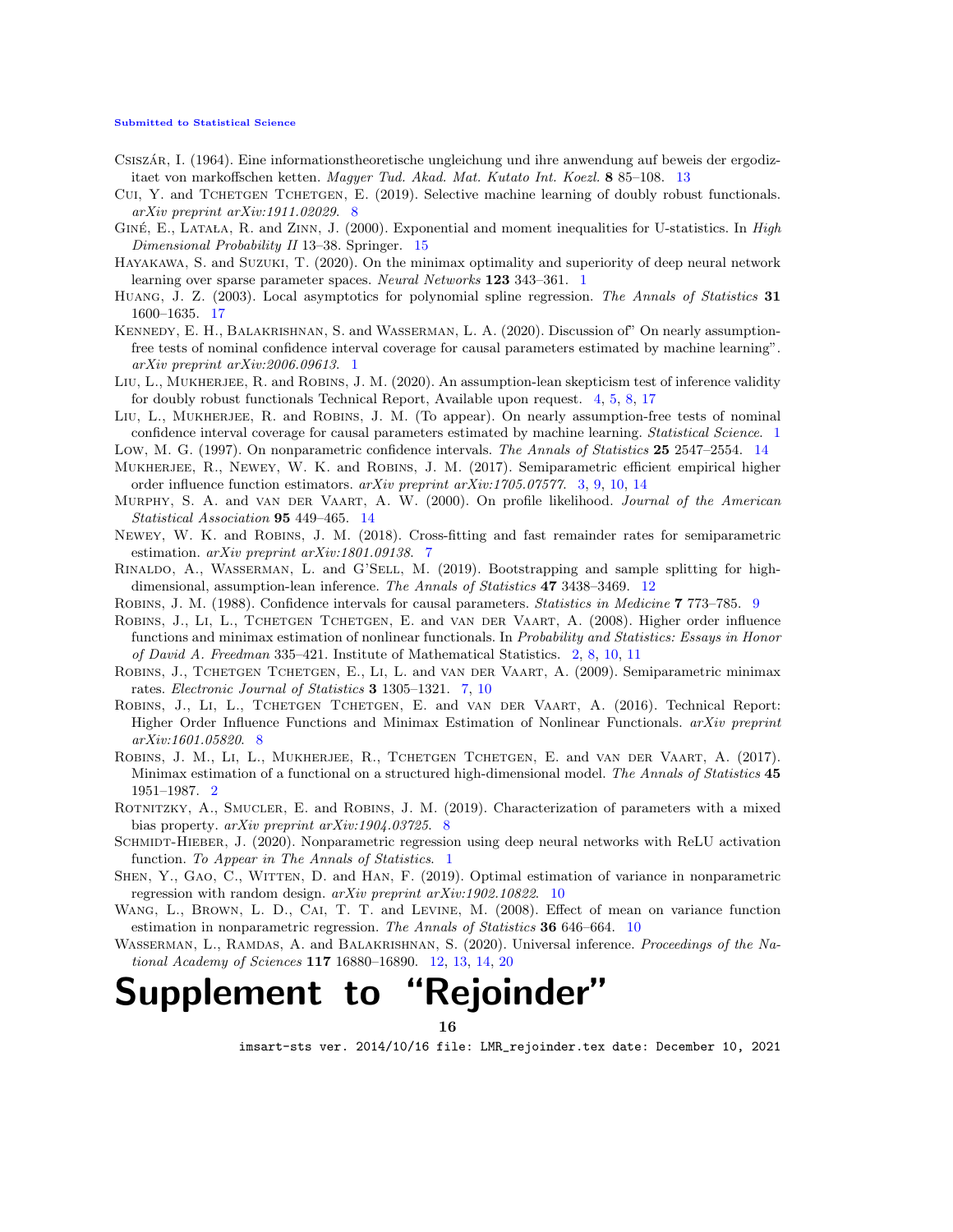## S1. TESTS WHEN  $\Omega_k$  IS UNKNOWN

<span id="page-16-2"></span>In Section S3 of the online supplement of LMR and [Liu, Mukherjee and Robins](#page-15-7) [\(2020,](#page-15-7) Section 4) we proposed the following test statistic

<span id="page-16-0"></span>
$$
(S1.1) \qquad \widehat{\chi}_{33,k}(\widehat{\Omega}_k^{-1}; z_{\alpha/2}, \delta) = \mathbb{1} \left\{ \frac{|\widehat{\mathbb{IF}}_{22 \to 33,k}(\widehat{\Omega}_k^{-1})|}{\widehat{\mathsf{s.e.}}[\widehat{\psi}_1]} - z_{\alpha/2} \frac{\widehat{\mathsf{s.e.}}[\widehat{\mathbb{IF}}_{22 \to 33,k}(\widehat{\Omega}_k^{-1})]}{\widehat{\mathsf{s.e.}}[\widehat{\psi}_1]} > \delta \right\}
$$

which involves empirical HOIF estimators at order  $m = 2, 3$ . Here  $\widehat{\mathfrak{se}}$ .  $[\widehat{\mathbb{IF}}_{22 \to 33,k}(\widehat{\Omega}_k^{-1})]$  is a consistent estimator of  $\mathsf{s.e.}_{\theta}[\widehat{\mathbb{IF}}_{22\to 33,k}(\widehat{\Omega}_k^{-1})].$ 

In order to show that the level and power properties of Theorem 3.2 and 4.2 of LMR also hold for  $\widehat{\chi}_{33,k}(\widehat{\Omega}_k^{-1}; z_{\alpha/2}, \delta)$ , we need the following

<span id="page-16-3"></span>(S1.2) 
$$
\|\Pi[\hat{b} - b|\overline{z}_k]\|_{\infty} \leq C, \|\Pi[\hat{p} - p|\overline{z}_k]\|_{\infty} \leq C
$$

to hold with P<sub>θ</sub>-probability 1 for some universal constant  $C > 0$ , when the residual functions  $\hat{b} - b$  and  $\hat{p} - p$  are only assumed to be bounded by some universal constant  $C' > 0$ .

We know the following basis functions that satisfy the above Condition  $(S1.2)$ : wavelets, B-spline and local polynomial partition series [\(Huang,](#page-15-22) [2003;](#page-15-22) [Chen and Christensen,](#page-14-7) [2013;](#page-14-7) [Belloni et al.,](#page-14-1) [2015\)](#page-14-1), because they satisfy the extra condition in Condition W of LMR, but not in Condition [SW:](#page-3-1)  $\|\Pi[b-b|\bar{z}_k]\|_{\infty}$  and  $\|\Pi[\hat{p}-p|\bar{z}_k]\|_{\infty}$  are  $O(1)$  when  $b-b$  and  $\hat{p}-p$ are  $O(1)$ . This is why we impose the additional assumption in Condition W compared to those in Condition [SW.](#page-3-1)

Without the additional assumption in Condition W, the level of the test  $\hat{\chi}_{33,k}(\hat{\Omega}_k^{-1}; z_{\alpha/2}, \delta)$ is still protected under the slightly weaker Condition [SW!](#page-3-1) In particular, we have:

<span id="page-16-1"></span>PROPOSITION S1.1. Under Condition [SW,](#page-3-1)  $k\log^2(k) \ll n$  and  $\textsf{Bias}_{\theta,k}(\hat{\psi}_1) \neq o(\textsf{CSBias}_{\theta,k}(\hat{\psi}_1)),$ the test  $\hat{\chi}_{33,k}(\hat{\Omega}_k^{-1}; z_{\alpha/2}, \delta)$  is a valid asymptotic level  $\alpha$  test of the surrogate null hypothesis  $H_{0,k}(\delta)^1$  $H_{0,k}(\delta)^1$ .

In terms of power, for the expected conditional covariance type functionals, in [Liu,](#page-15-7) [Mukherjee and Robins](#page-15-7)  $(2020)$ , we showed that the standard error of an m-th order influence function estimator, when  $m > 2$ , has a term of the following order:

$$
\sqrt{\frac{k}{n}} \left( \mathbb{E}_{\theta} \left[ \Pi[\hat{b} - b|\bar{z}_k](X)^2 \right] \right)^{1/2} \left( \mathbb{E}_{\theta} \left[ \Pi[\hat{p} - p|\bar{z}_k](X)^2 \right] \right)^{1/2}
$$

which might exceed order of  $1/\sqrt{n}$ . This term comes from the linear term in the Hoeffding decomposition of m-th order U-statistics and can dominate when  $k < n$ .

<span id="page-16-4"></span><sup>&</sup>lt;sup>1</sup>The above result also appeared in [Liu, Mukherjee and Robins](#page-15-7) [\(2020,](#page-15-7) Proposition 4.3).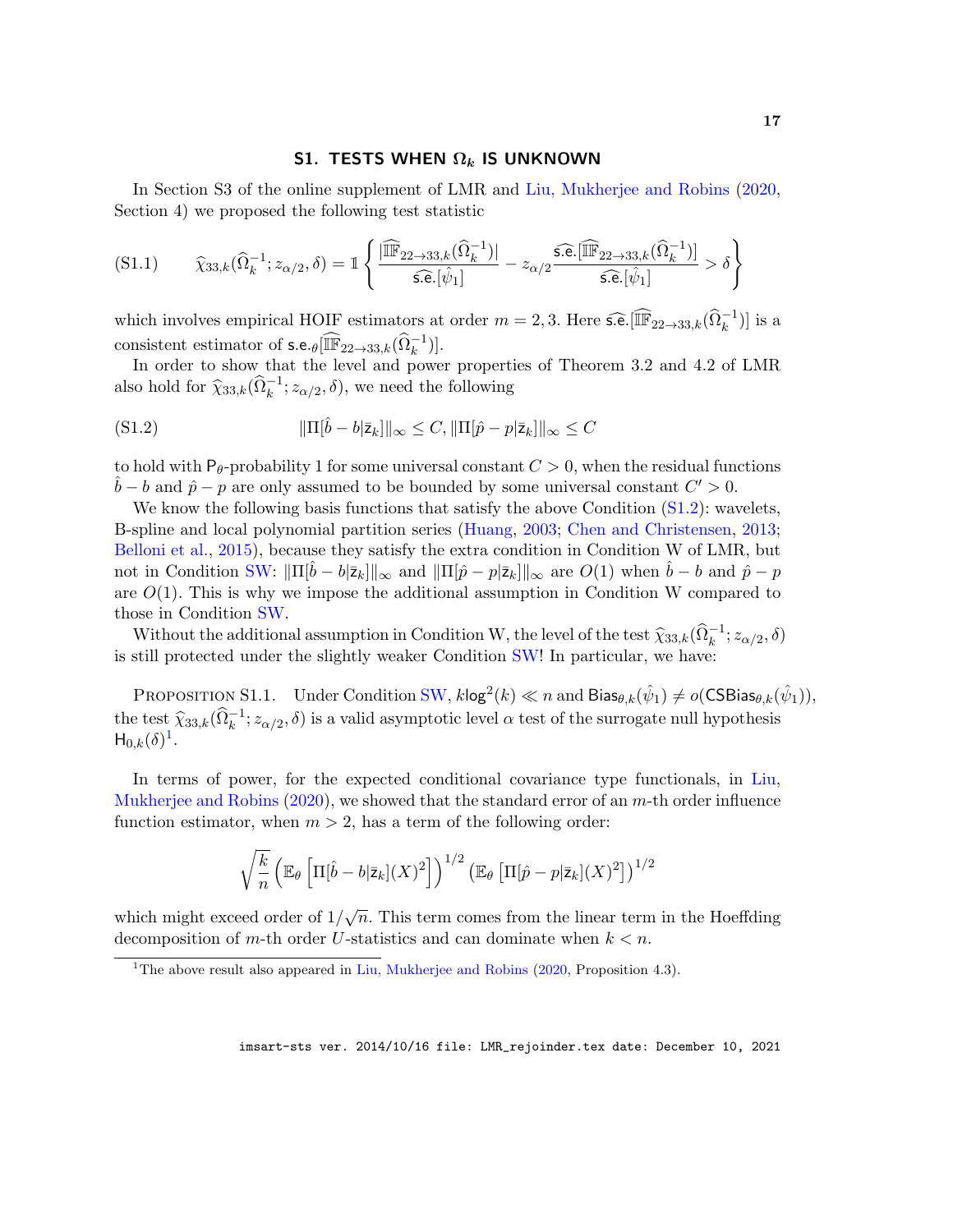In terms of the power of  $\hat{\chi}_{33,k}(\hat{\Omega}_{k}^{-1}; z_{\alpha/2}, \delta)$  for surrogate null hypothesis  $H_{0,k}(\delta)$ , for the expected conditional covariance, we need

<span id="page-17-0"></span>(S1.3)  
\n
$$
\text{Bias}_{\theta,k}(\hat{\psi}_1)^2 \equiv \left\{ \mathbb{E}_{\theta} \left[ \Pi[\hat{b} - b|\bar{z}_k](X) \Pi[\hat{p} - p|\bar{z}_k](X) \right] \right\}^2
$$
\n
$$
\gg \frac{k}{n} \mathbb{E}_{\theta} \left[ \Pi[\hat{b} - b|\bar{z}_k](X)^2 \right] \mathbb{E}_{\theta} \left[ \Pi[\hat{p} - p|\bar{z}_k](X)^2 \right]
$$

to ensure that the rejection probability converges to 1 as  $n \to \infty$ . It says that  $\text{Bias}_{\theta,k}(\hat{\psi}_1)$ should be greater in order than  $\sqrt{\frac{k}{n}}$  $\frac{k}{n}$  fraction of its Cauchy-Schwarz upper bound for  $\hat{\chi}_{33,k}(\hat{\Omega}_k^{-1}; z_{\alpha/2}, \delta)$  to reject the surrogate null hypothesis  $H_{0,k}(\delta)$  with probability approaching 1.

For the expected conditional variance, the above requirement reduces to

(S1.4) 
$$
\mathbb{E}_{\theta}\left[\Pi[\hat{p}-p|\bar{\mathsf{z}}_k](X)^2\right] \gg \frac{k}{n}.
$$

In summary, to gather deeper understanding of the power of our test, a natural next step is to characterize the conditions on the (basis) functions  $\bar{z}_k$  and the residual functions  $\hat{b} - b$  and  $\hat{p} - p$ , under which Condition [\(S1.3\)](#page-17-0) holds (or Condition [\(S1.4\)](#page-17-1) holds for the expected conditional variance).

## <span id="page-17-1"></span>S2. TECHNICAL DETAIL FOR KBW'S AGGREGATION IDEA

To study the mean and variance we first compute the expectation of  $\widehat{\mathbb{F}}_{22,KBW}(\hat{f})$  given the selection sample<sup>[2](#page-17-2)</sup>:

$$
\mathbb{E}_{\theta}[\widehat{\mathbb{IF}}_{22,\text{KBW}}(\hat{f})|\mathcal{D}_{sel}] = \left\{\mathbb{E}_{\theta}[(A-\hat{p}(X))\hat{f}(X)|\mathcal{D}_{sel}]\right\}^{2} \left\{\mathbb{E}_{\theta}[\hat{f}(X)^{2}|\mathcal{D}_{sel}]\right\}^{-1} = \frac{\text{Bias}_{\theta,k}(\hat{\psi}_{1})^{2} + \Delta_{\text{num}}}{\text{Bias}_{\theta,k}(\hat{\psi}_{1}) + \Delta_{\text{denom}}}
$$

where

$$
\Delta_{\text{num}} \equiv \left\{ \frac{1}{n} \sum_{i \in \mathcal{D}_{sel}} (A_i - \hat{p}(X_i)) f(X_i) \right\}^2 - \text{Bias}_{\theta, k}(\hat{\psi}_1)^2
$$
  

$$
\Delta_{\text{denom}} \equiv \widehat{\mathbb{IF}}_{22,k} - \text{Bias}_{\theta, k}(\hat{\psi}_1) + \frac{1}{n^2} \sum_{i \in \mathcal{D}_{sel}} (A_i - \hat{p}(X_i))^2 \bar{z}_k(X_i)^\top \bar{z}_k(X_i).
$$

Also recall that  $\hat{f}(x) = \bar{z}_k(x)^\top \hat{\beta}$  where  $\hat{\beta} = \frac{1}{n} \Omega_k^{-1}$  $\sum_{i \in \mathcal{D}_{sel}}^{-1} (A_i - \hat{p}(X_i)) \bar{z}_k(X_i).$ We then prove the following:

<span id="page-17-2"></span><sup>&</sup>lt;sup>2</sup>Note that we always condition on the training sample  $\mathcal{D}_{tr}$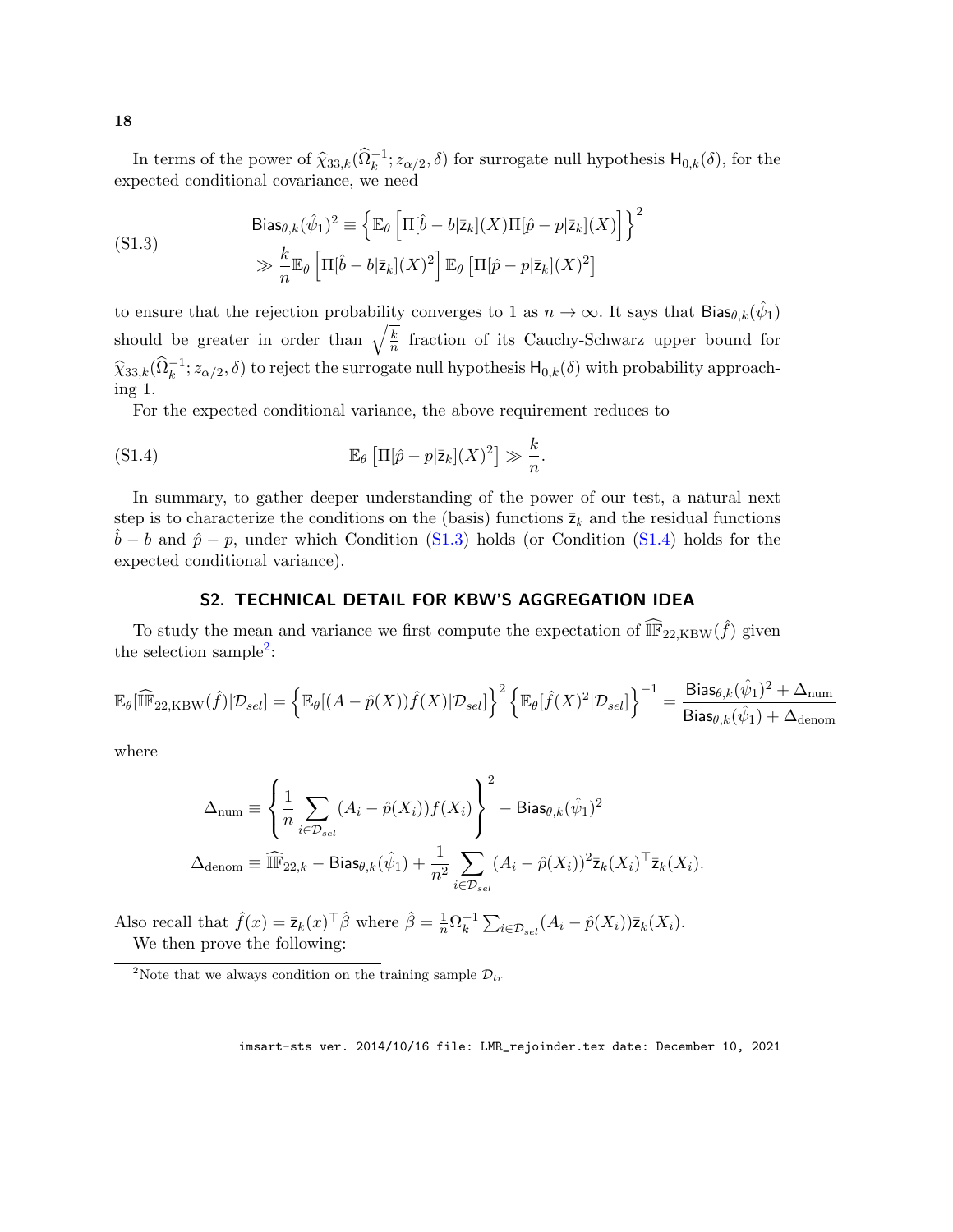LEMMA S2.1. Under Condition [SW,](#page-3-1) when Bias $\theta(\hat{\psi}_1) \gg n^{-1/2}$  and  $k \gg k^*$ , where  $k^*$  is the minimax optimal choice of  $k$  for estimating

$$
\begin{aligned} &\mathbb{E}_{\theta}[\text{Bias}_{\theta,k}(\hat{\psi}_1)^2+\Delta_{\text{num}}] \lesssim \text{Bias}_{\theta,k}(\hat{\psi}_1)^2+\frac{1}{n}, \text{var}_{\theta}[\text{Bias}_{\theta,k}(\hat{\psi}_1)^2+\Delta_{\text{num}}] \lesssim \frac{1}{n} \left\{\text{Bias}_{\theta,k}(\hat{\psi}_1)^3 \vee \frac{\text{Bias}_{\theta,k}(\hat{\psi}_1)^2}{n}\right\},\\ &\mathbb{E}_{\theta}[\text{Bias}_{\theta,k}(\hat{\psi}_1)+\Delta_{\text{denom}}] \lesssim \frac{k}{n}, \text{var}_{\theta}[\text{Bias}_{\theta,k}(\hat{\psi}_1)+\Delta_{\text{denom}}] \lesssim \frac{1}{n} \left\{\text{Bias}_{\theta,k}(\hat{\psi}_1) \vee \frac{k}{n}\right\}. \end{aligned}
$$

PROOF. The order of  $\mathbb{E}_{\theta}[\Delta_{\text{num}}]$  and var $_{\theta}[\Delta_{\text{num}}]$  are trivial and hence omitted. For  $\Delta_{\text{denom}}$ ,  $\widehat{\mathbb{IF}}_{22,k}$  is an unbiased estimator of Bias $\theta, k(\hat{\psi}_1)$  and  $\text{var}_{\theta}[\widehat{\mathbb{IF}}_{22,k}] \lesssim \frac{1}{n}$  $\frac{1}{n}\left\{\mathsf{Bias}_{\theta, k}(\hat{\psi}_1) \vee \frac{k}{n}\right\}$  $\frac{k}{n}$  by Theorem 2.6 of LMR. Finally, it is easy to see

$$
\text{var}_{\theta} \left[ \frac{1}{n^2} \sum_{i \in \mathcal{D}_{sel}} (A_i - \hat{p}(X_i))^2 \bar{z}_k(X_i)^\top \Omega_k^{-1} \bar{z}_k(X_i) \right] \lesssim \frac{k}{n^3}.
$$

Then  $\text{var}_{\theta}[\mathbb{F}_{22,KBW}(\hat{f})|\mathcal{D}_{sel}]]$  is typically of order  $\frac{1}{n}$  $\mathsf{Bias}_{\theta, k}(\hat{\psi}_1)^2$  $\frac{\text{d}s_{\theta,k}(\psi_1)}{(k/n)^2}$ , obtained by a Taylor expansion of the ratio of two random variables with standard errors dominated by their means, which is true when  $H_0(\delta)$  is false i.e. Bias $\theta(\hat{\psi}_1) \gg \frac{1}{\sqrt{\delta}}$  $\frac{1}{\overline{n}}$  and  $\textsf{Bias}_{\theta,k}(\hat{\psi}_1) \asymp \textsf{Bias}_{\theta}(\hat{\psi}_1).$ 

Next we need to compute  $\mathbb{E}_{\theta}[\text{var}_{\theta}[\widehat{\mathbb{IF}}_{22, \text{KBW}}(\hat{f}) | \mathcal{D}_{sel}]]$ . First

$$
\mathsf{var}_\theta[\widehat{\mathbb{IF}}_{22, \text{KBW}}(\hat{f}) | \mathcal{D}_{sel}] \lesssim \frac{1}{n} \left( \frac{1}{n} \vee \frac{\left( \hat{\beta}^\top \Omega_k \beta \right)^2}{\hat{\beta}^\top \Omega_k \hat{\beta}} \right) \lesssim \frac{1}{n} \frac{\mathsf{Bias}_{\theta, k}(\hat{\psi}_1)^2 + \Delta_{\text{num}}}{\mathsf{Bias}_{\theta, k}(\hat{\psi}_1) + \Delta_{\text{denom}}}.
$$

Hence  $\mathbb{E}_{\theta}[\text{var}_{\theta}[\widehat{\mathbb{IF}}_{22, \text{KBW}}(\hat{f}) | \mathcal{D}_{sel}]]$  is typically of order  $\frac{\text{Bias}_{\theta, k}(\hat{\psi}_{1})^{2}}{k}$  which is dominated by 1  $\overline{n}$  $\mathsf{Bias}_{\theta, k}(\hat{\psi}_1)^2$  $\frac{\text{d}s_{\theta,k}(\psi_1)^2}{(k/n)^2}$ , the order of  $\text{var}_{\theta}[\mathbb{IF}_{22,\text{KBW}}(\hat{f})|\mathcal{D}_{sel}]].$ 

By the above heuristic arguments,  $\widehat{\mathbb{IF}}_{22, \text{KBW}}(\hat{f})$  has mean of order  $\frac{\text{Bias}_{\theta, k}(\hat{\psi}_1)^2}{k/n}$ , which dominates its standard error of order  $\frac{\text{Bias}_{\theta,k}(\hat{\psi}_1)/\sqrt{n}}{k/n}$  when  $\text{Bias}_{\theta,k}(\hat{\psi}_1) \gg n^{-1/2}$ .

imsart-sts ver. 2014/10/16 file: LMR\_rejoinder.tex date: December 10, 2021

 $\Box$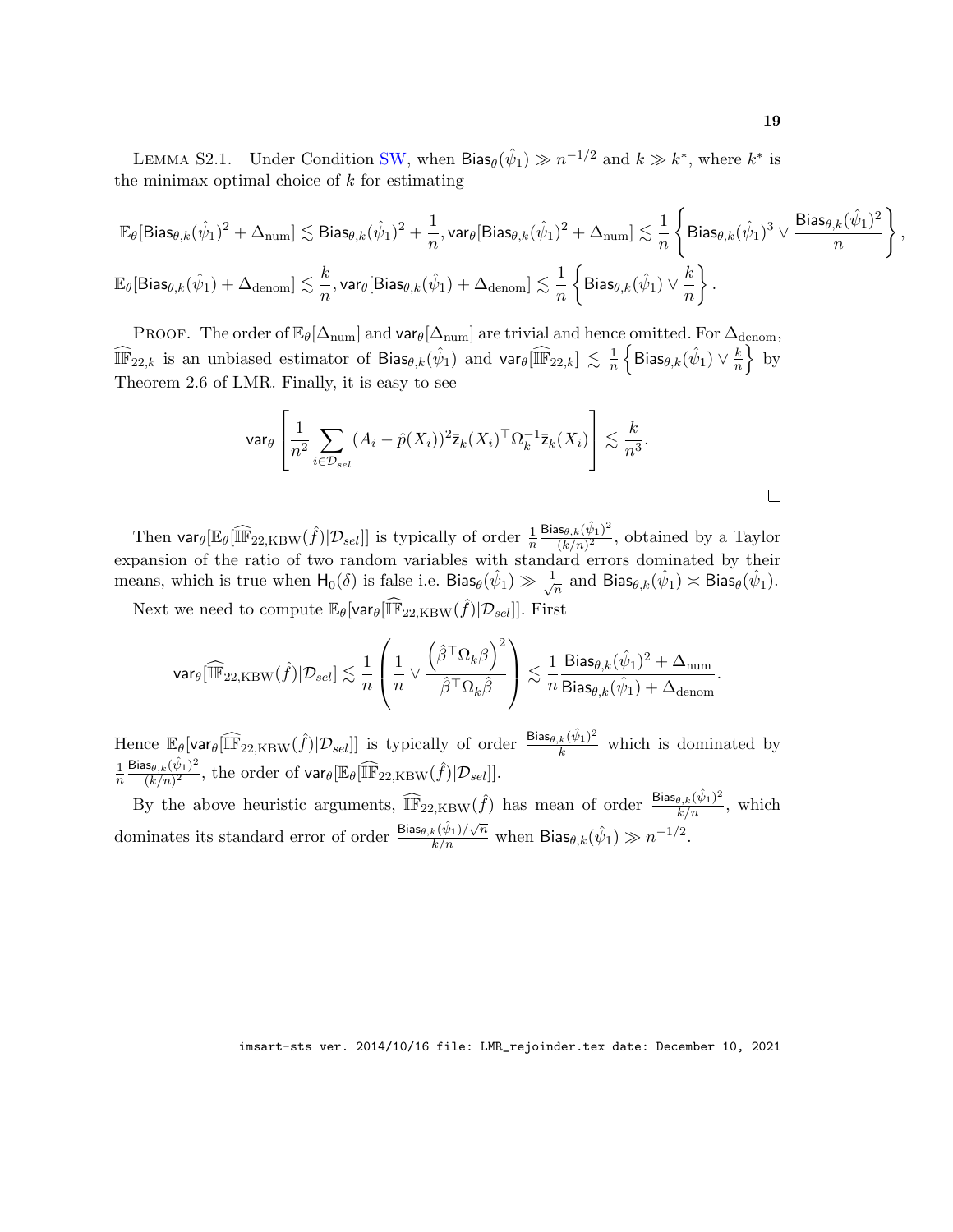## S3. TECHNICAL DETAILS FOR UNIVERSAL INFERENCE

## <span id="page-19-2"></span>S3.1 KL- and  $\chi^2$ -divergences for Bernoulli model

Suppose that  $A \in \mathsf{Bernoulli}(p(X))$  and the sieves are  $A \sim \mathsf{Bernoulli}(p_{\theta_k}(X) = \hat{p}(X) + \hat{p}(X)$  $\theta_k^{\top} \bar{z}_k(X)$  for some  $k \equiv k(n)$ . Then

$$
\begin{split} \textsf{KL}(p, p_{\theta_k}) &= \mathbb{E}_{\theta} \left[ \log \left( \frac{p(X)^A (1 - p(X))^{1 - A}}{p_{\theta_k}(X)^A (1 - p_{\theta_k}(X))^{1 - A}} \right) \right] \\ &= \mathbb{E}_{\theta} \left[ p(X) \log \left( \frac{p(X)}{\hat{p}(X) + \theta_k^{\top} \bar{\mathsf{z}}_k(X)} \right) + (1 - p(X)) \log \left( \frac{1 - p(X)}{1 - \hat{p}(X) - \theta_k^{\top} \bar{\mathsf{z}}_k(X)} \right) \right] \\ &= - \mathbb{E}_{\theta} \left[ p(X) \log \left( \hat{p}(X) + \theta_k^{\top} \bar{\mathsf{z}}_k(X) \right) \right] - \mathbb{E}_{\theta} \left[ (1 - p(X)) \log \left( 1 - \hat{p}(X) - \theta_k^{\top} \bar{\mathsf{z}}_k(X) \right) \right] + C. \end{split}
$$

Then taking derivative with respect to  $\theta_k$ ,

$$
0 = \frac{\partial \text{KL}(p, p_{\theta_k})}{\partial \theta_k} = \mathbb{E}_{\theta} \left[ \frac{\overline{z}_k(X)\overline{z}_k(X)^{\top}\theta_k + \overline{z}_k(X)(\hat{p}(X) - p(X))}{1 - (\hat{p}(X) + \theta_k^{\top}\overline{z}_k(X))^2} \right]
$$

has no closed form solution. However, if we consider  $\chi^2$ -divergence between p and  $p_{\theta_k}$ instead:

$$
\chi^2(p, p_{\theta_k}) = \mathbb{E}_{\theta} \left[ \left( p(X) - (\hat{p}(X) + \theta_k^{\top} \bar{z}_k(X)) \right)^2 \right]
$$

which is then of the same form as the KL-divergence when  $A \sim N(p(X), 1)$ . Hence under  $\chi^2$ -divergence, the isomorphism is restored.

## S3.2 The plug-in universal confidence interval is a subset of the profile universal confidence interval

[Wasserman, Ramdas and Balakrishnan](#page-15-16) [\(2020,](#page-15-16) Section 6) constructs confidence intervals for functional  $\psi((p_{\theta_k}, g))$  by the following profile likelihood of the functional  $\psi((p_{\theta_k}, g))$ 

$$
(S3.1) \qquad \qquad \widehat{\Psi}_{\mathcal{D}_2}^{\text{profile}}(\alpha) = \left\{ \varphi : \frac{\mathcal{L}_{\mathcal{D}_2}(\widehat{\theta}_{\mathsf{KL},k,\mathcal{D}_1})}{\sup_{\theta_k: \psi(p_{\theta_k}) = \varphi} \mathcal{L}_{\mathcal{D}_2}(\theta_k)} \le \frac{1}{\alpha} \right\}
$$

where  $\mathcal{L}_{\mathcal{D}_2}(\theta_k)$  denotes the joint likelihood of the sample  $\mathcal{D}_2$  evaluated at the parameter  $\theta_k$ . They also stated without proof that  $\widehat{\Psi}_{\mathcal{D}_2}^{\text{profile}}(\alpha)$  is equivalent to the following plug-in universal confidence interval:

<span id="page-19-1"></span>(S3.2) 
$$
\widehat{\Psi}_{\mathcal{D}_2}^{\text{plug-in}}(\alpha) = \left\{ \varphi : \widehat{\Theta}_{\mathcal{D}_2}(\alpha) \bigcap \psi^{-1}(\varphi) \neq \emptyset \right\}
$$

where

(S3.3)

<span id="page-19-0"></span>
$$
\widehat{\Theta}_{\mathcal{D}_2}(\alpha) = \left\{ \theta_k : \mathbb{P}_{n,\mathcal{D}_2} \left\{ A - \hat{p}(X) - \theta_k^{\top} \bar{z}_k(X) \right\}^2 \leq \mathbb{P}_{n,\mathcal{D}_2} \left\{ A - \hat{p}(X) - \hat{\theta}_{\mathsf{KL},k,\mathcal{D}_1}^{\top} \bar{z}_k(X) \right\}^2 + \frac{2}{n} \log \left( \frac{1}{\alpha} \right) \right\}.
$$